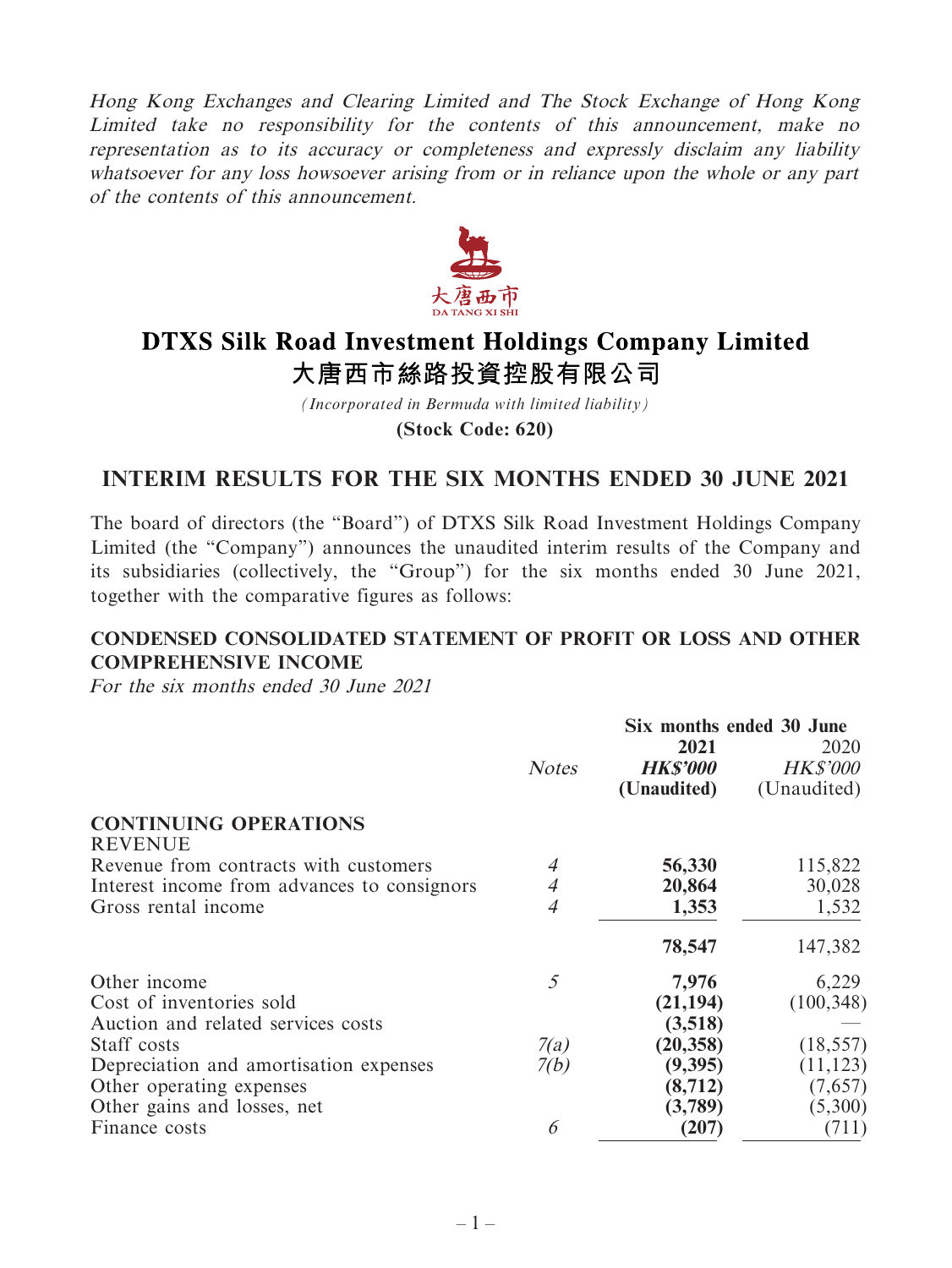|                                                                                         |              | Six months ended 30 June |                                |
|-----------------------------------------------------------------------------------------|--------------|--------------------------|--------------------------------|
|                                                                                         |              | 2021<br><b>HK\$'000</b>  | 2020                           |
|                                                                                         | <b>Notes</b> | (Unaudited)              | <b>HK\$'000</b><br>(Unaudited) |
| PROFIT BEFORE TAX FROM CONTINUING                                                       |              |                          |                                |
| <b>OPERATIONS</b>                                                                       | 7            | 19,350                   | 9,915                          |
| Income tax (expenses) credits                                                           | 8            | (12, 540)                | 1,620                          |
| <b>PROFIT FOR THE PERIOD FROM</b>                                                       |              |                          |                                |
| <b>CONTINUING OPERATIONS</b>                                                            |              | 6,810                    | 11,535                         |
| <b>DISCONTINUED OPERATION</b>                                                           |              |                          |                                |
| Profit for the period from discontinued                                                 |              |                          |                                |
| operation                                                                               | 10           |                          | 15,319                         |
| <b>PROFIT FOR THE PERIOD</b>                                                            |              | 6,810                    | 26,854                         |
| <b>OTHER COMPREHENSIVE INCOME</b><br>(EXPENSE)                                          |              |                          |                                |
| Items that may be reclassified subsequently to<br>profit or loss in subsequent periods: |              |                          |                                |
| Exchange differences on translation of foreign<br>operations                            |              | 6,393                    | (10, 646)                      |
| <b>TOTAL COMPREHENSIVE INCOME FOR</b>                                                   |              |                          |                                |
| <b>THE PERIOD</b>                                                                       |              | 13,203                   | 16,208                         |
| Profit (loss) for the period attributable to:                                           |              |                          |                                |
| Equity holders of the Company                                                           |              | 3,702                    | 27,664                         |
| Non-controlling interests                                                               |              | 3,108                    | (810)                          |
|                                                                                         |              | 6,810                    | 26,854                         |
| Total comprehensive income (expense) for the                                            |              |                          |                                |
| period attributable to:                                                                 |              |                          |                                |
| Equity holders of the Company                                                           |              | 9,434                    | 17,878                         |
| Non-controlling interests                                                               |              | 3,769                    | (1,670)                        |
|                                                                                         |              | 13,203                   | 16,208                         |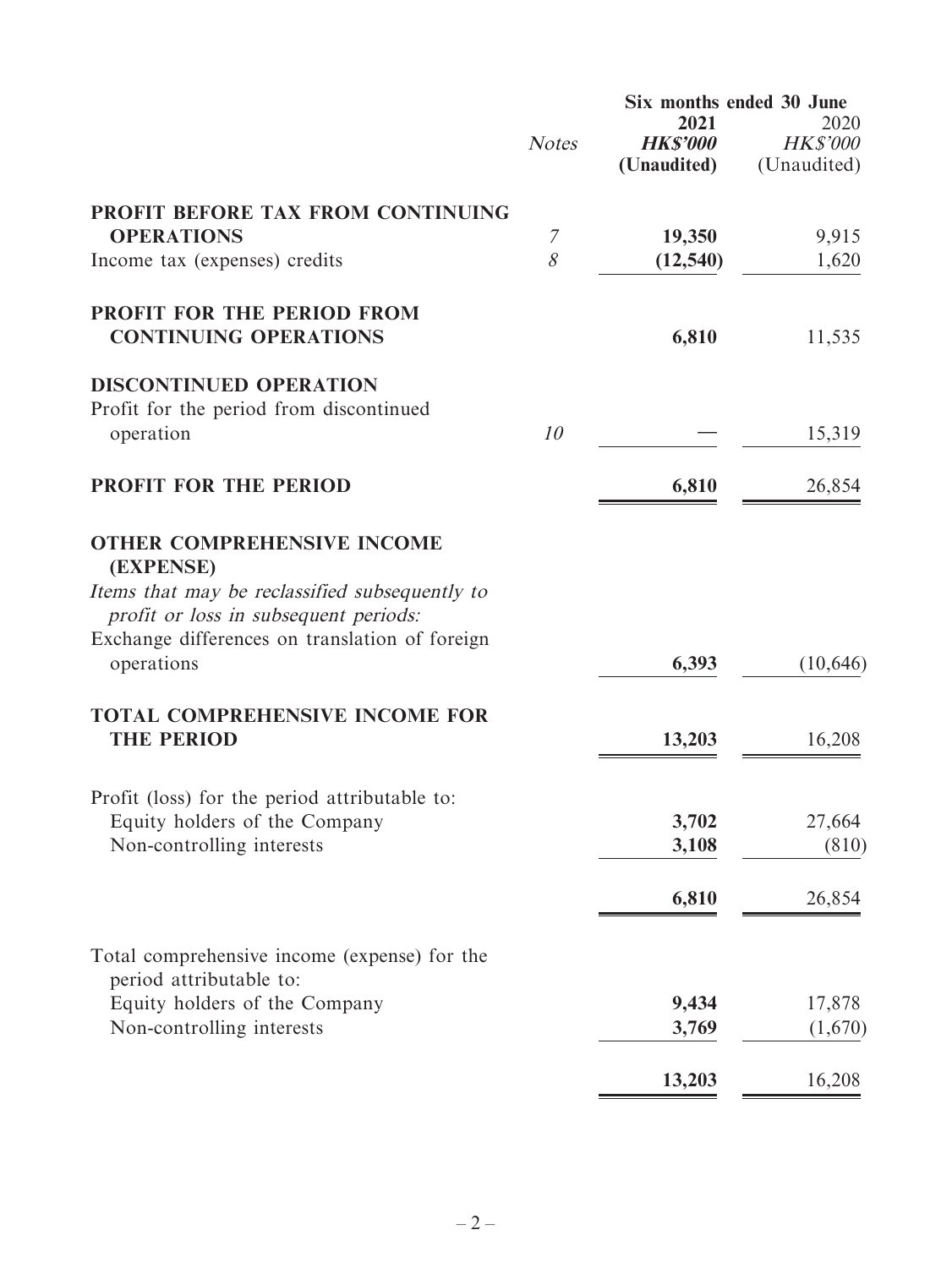|                                                                                      |             | Six months ended 30 June       |                                  |
|--------------------------------------------------------------------------------------|-------------|--------------------------------|----------------------------------|
|                                                                                      | <b>Note</b> | 2021<br><i><b>HK\$'000</b></i> | 2020<br><b>HK\$'000</b>          |
| <b>EARNINGS PER SHARE ATTRIBUTABLE</b><br>TO EQUITY HOLDERS OF THE<br><b>COMPANY</b> | 12          | (Unaudited)                    | (Unaudited)                      |
| <b>Basic</b><br>For profit for the period                                            |             |                                | <b>HK0.55 cents</b> HK4.14 cents |
| For profit from continuing operations                                                |             |                                | HK0.55 cents HK1.85 cents        |
| Diluted<br>For profit for the period                                                 |             |                                | $HK0.55$ cents $HK4.11$ cents    |
| For profit from continuing operations                                                |             | $HK0.55$ cents                 | HK1.83 cents                     |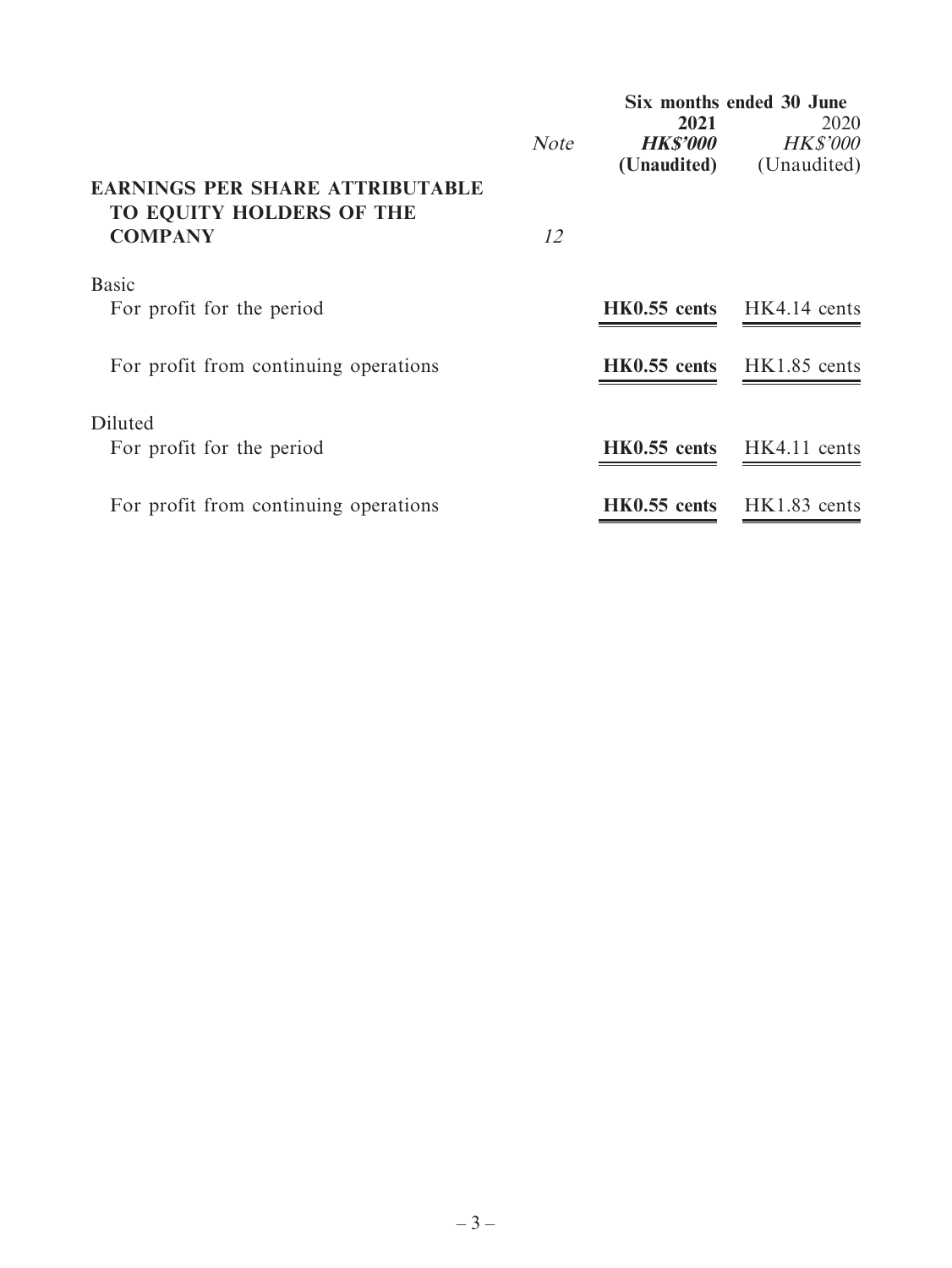# **CONDENSED CONSOLIDATED STATEMENT OF FINANCIAL POSITION**

At 30 June 2021

|                                                 |              | 30 June         | 31 December     |
|-------------------------------------------------|--------------|-----------------|-----------------|
|                                                 |              | 2021            | 2020            |
|                                                 | <b>Notes</b> | <b>HK\$'000</b> | <b>HK\$'000</b> |
|                                                 |              | (Unaudited)     | (Audited)       |
| <b>NON-CURRENT ASSETS</b>                       |              |                 |                 |
| Property, plant and equipment                   |              | 107,706         | 113,397         |
| Investment properties                           |              | 50,910          | 50,392          |
| Intangible assets                               |              | 74,526          | 77,719          |
| Goodwill                                        |              | 138,519         | 137,111         |
| Deferred tax assets                             |              | 12,413          | 15,849          |
| Properties under development                    |              | 21,057          | 19,527          |
|                                                 |              | 405,131         | 413,995         |
| <b>CURRENT ASSETS</b>                           |              |                 |                 |
| Properties under development                    |              | 1,088,257       | 1,002,458       |
| Completed properties held for sale              |              | 161,767         | 176,835         |
| Inventories                                     |              | 46,405          | 47,847          |
| Trade and other receivables                     | 13           | 1,051,527       | 620,038         |
| Loans receivable                                |              | 109,618         | 7,488           |
| Restricted bank deposits                        |              | 2,614           | 2,586           |
| Cash and cash equivalents                       |              | 39,377          | 193,396         |
|                                                 |              | 2,499,565       | 2,050,648       |
| <b>CURRENT LIABILITIES</b>                      |              |                 |                 |
| Trade and other payables                        | 14           | 403,778         | 410,636         |
| Interest-bearing borrowings                     |              | 726,351         | 711,793         |
| Tax liabilities                                 |              | 90,645          | 80,170          |
|                                                 |              | 1,220,774       | 1,202,599       |
| <b>NET CURRENT ASSETS</b>                       |              | 1,278,791       | 848,049         |
| TOTAL ASSETS LESS CURRENT<br><b>LIABILITIES</b> |              | 1,683,922       | 1,262,044       |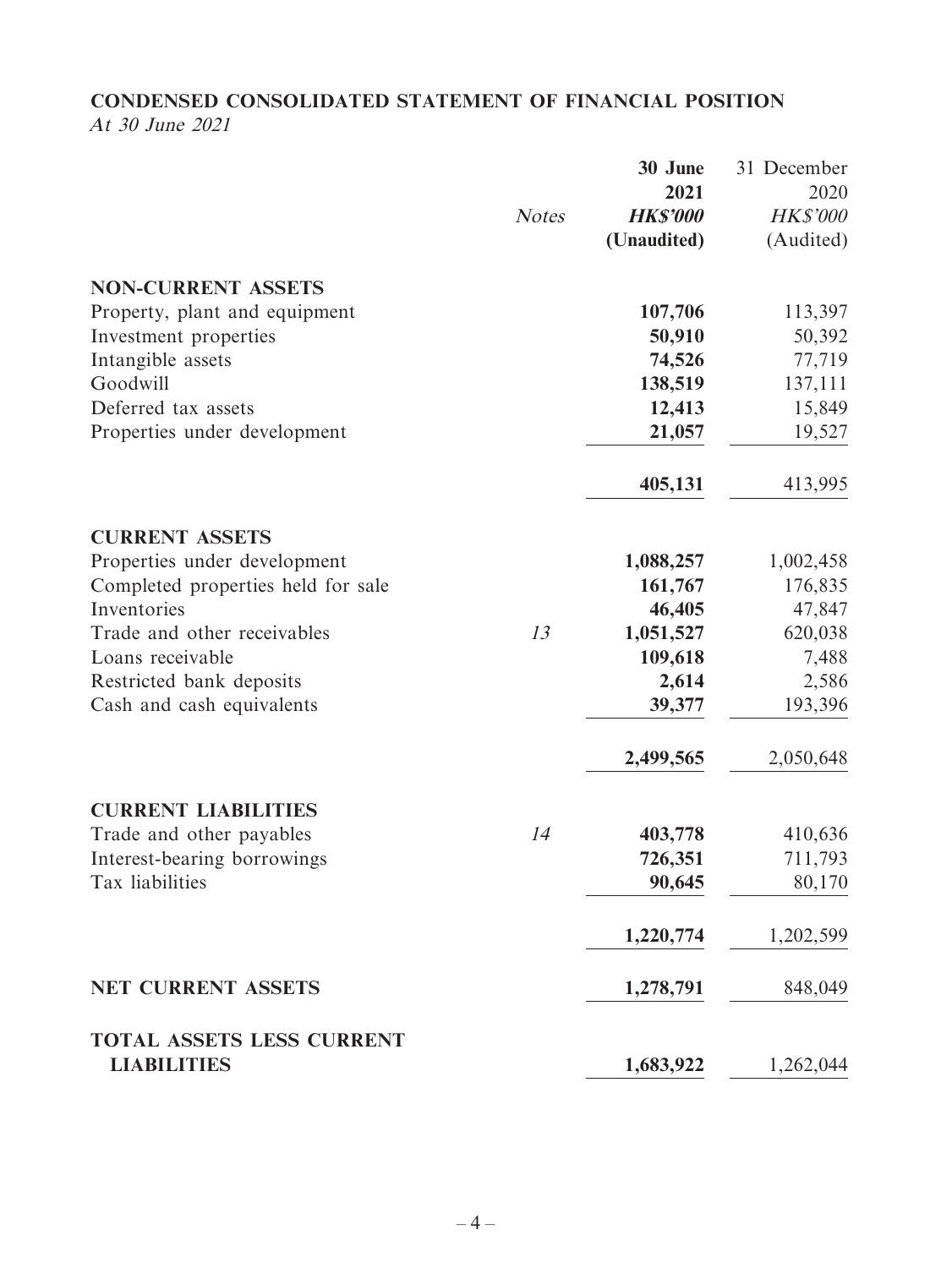|                                       |             | 30 June         | 31 December     |
|---------------------------------------|-------------|-----------------|-----------------|
|                                       |             | 2021            | 2020            |
|                                       | <b>Note</b> | <b>HK\$'000</b> | <b>HK\$'000</b> |
|                                       |             | (Unaudited)     | (Audited)       |
| <b>NON-CURRENT LIABILITIES</b>        |             |                 |                 |
| Other payables                        | 14          | 313             | 920             |
| Interest-bearing borrowings           |             | 412,993         |                 |
| Deferred tax liabilities              |             | 18,631          | 19,408          |
|                                       |             | 431,937         | 20,328          |
| <b>NET ASSETS</b>                     |             | 1,251,985       | 1,241,716       |
| <b>CAPITAL AND RESERVES</b>           |             |                 |                 |
| Share capital                         |             | 333,763         | 333,763         |
| Reserves                              |             | 839,166         | 824,603         |
| Equity attributable to equity holders |             |                 |                 |
| of the Company                        |             | 1,172,929       | 1,158,366       |
| Non-controlling interests             |             | 79,056          | 83,350          |
| <b>TOTAL EQUITY</b>                   |             | 1,251,985       | 1,241,716       |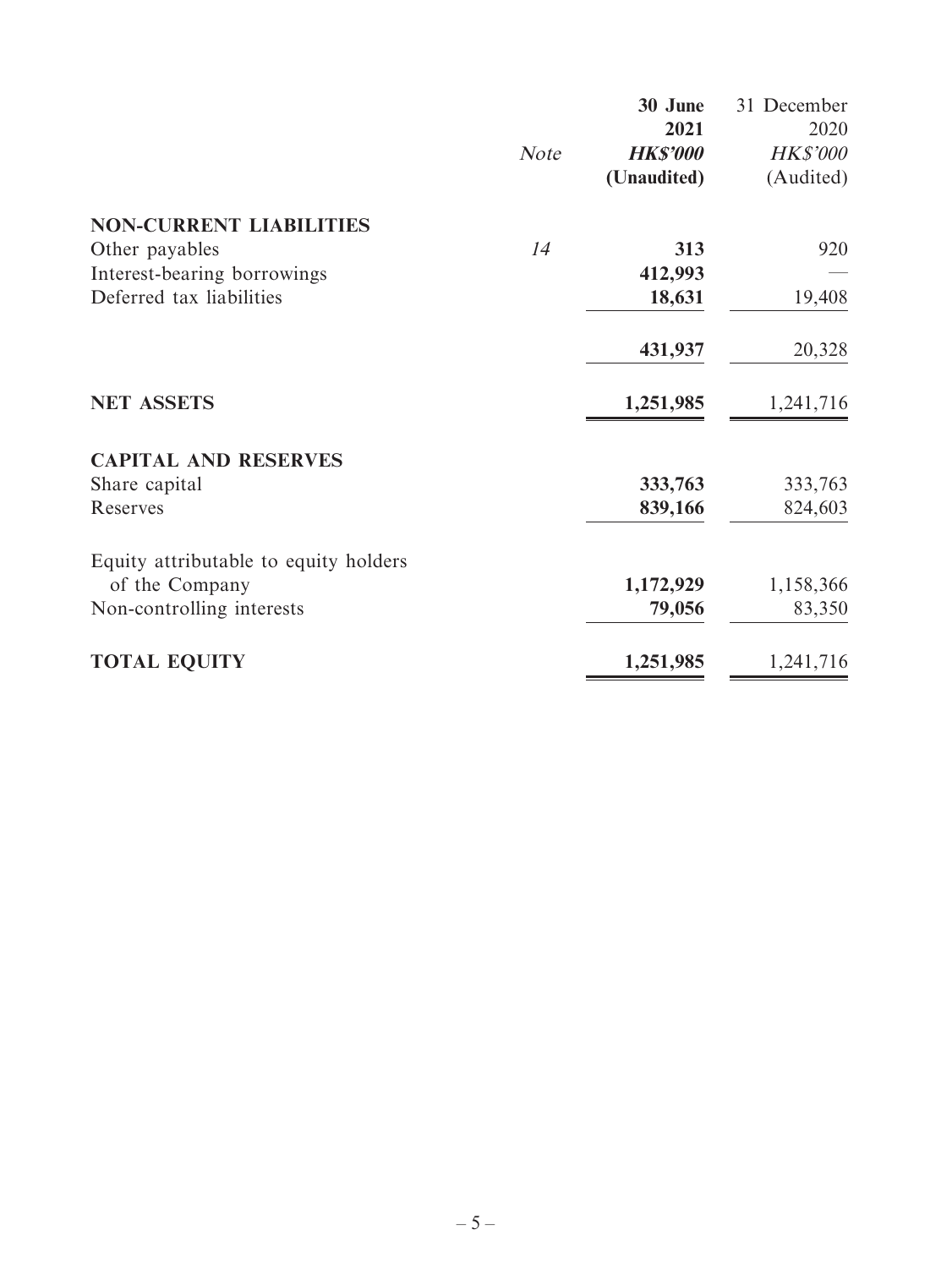#### **NOTES TO CONDENSED INTERIM FINANCIAL INFORMATION**

#### **1. CORPORATE AND GROUP INFORMATION**

DTXS Silk Road Investment Holdings Company Limited (the "Company") was incorporated in Bermuda as an exempted company with limited liability and its shares are listed on The Stock Exchange of Hong Kong Limited (the "Stock Exchange").

The Company and its subsidiaries (collectively referred to as the "Group") were involved in the following principal activities:

- provision of auction and related services
- production and sale of wines
- trading of merchandises
- properties investment and development
- sales and leasing of vessels, provision of marine engineering, vessel management and related services (disposed of during the six months ended 30 June 2020)

#### **2. BASIS OF PREPARATION AND ACCOUNTING POLICIES**

The unaudited condensed interim financial information for the six months ended 30 June 2021 has been prepared in accordance with Hong Kong Accounting Standard ("HKAS") 34 Interim Financial Reporting issued by the Hong Kong Institute of Certified Public Accountants (the "HKICPA") and the applicable disclosure requirements of Appendix 16 of the Rules Governing the Listing of Securities on the Stock Exchange (the "Listing Rules").

The preparation of the unaudited condensed interim financial information in conformity with HKAS 34 requires the management to make judgements, estimates and assumptions that affect the application of policies and reported amounts of assets and liabilities, income and expenses on a year to date basis. Actual results may differ from these estimates.

The unaudited condensed interim financial information has been prepared on the historical cost basis, except for investment properties, which are measured at fair value.

The unaudited condensed interim financial information for the six months ended 30 June 2021 does not include all the information and disclosures required in the annual consolidated financial statements, and should be read in conjunction with the Group's annual consolidated financial statements for the year ended 31 December 2020.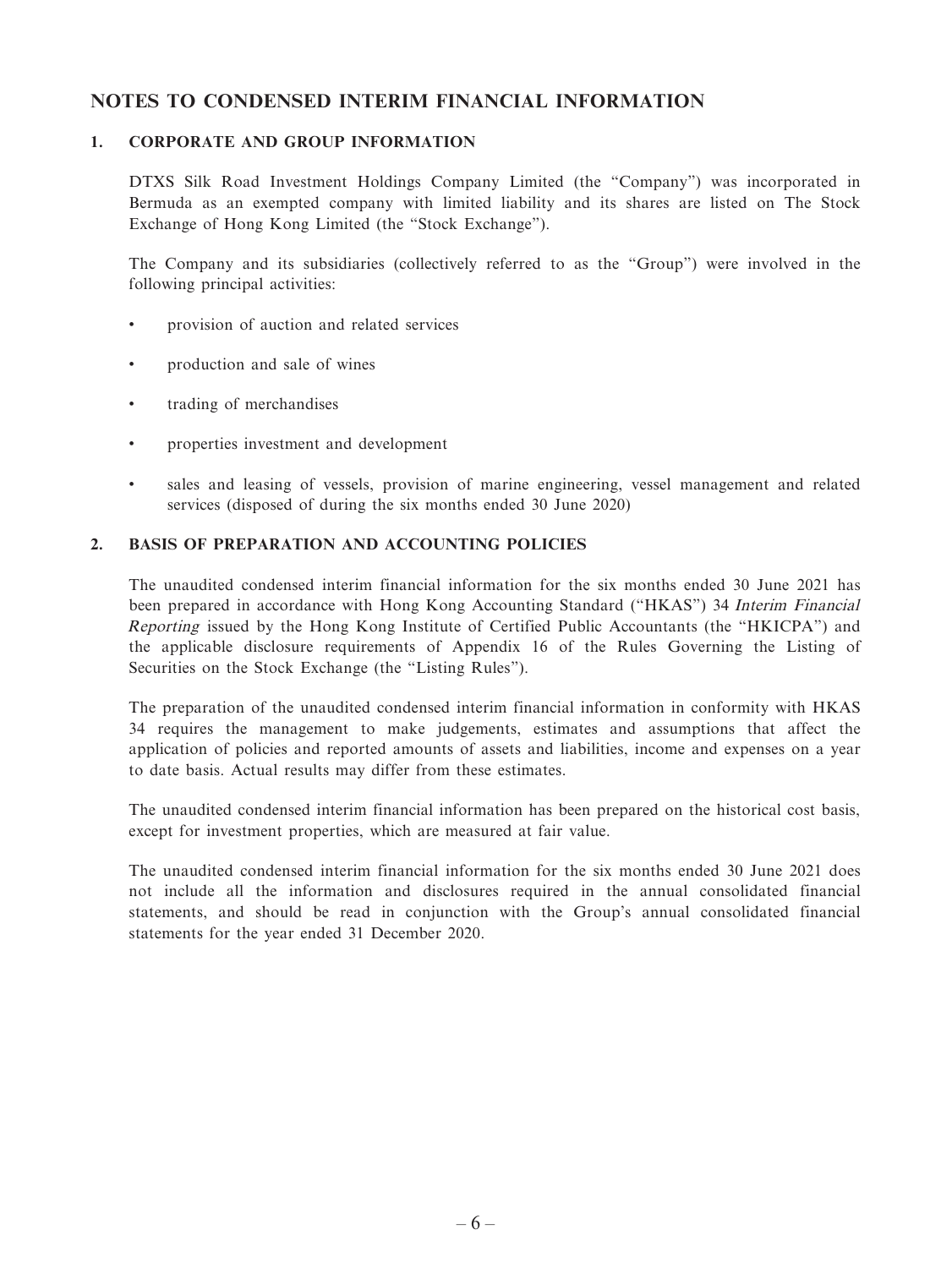As disclosed in Note 9 to the condensed interim financial information, a business combination under common control was completed during the six months ended 30 June 2020, where the business acquired in the business combination and the Company are both ultimately controlled by 大唐西市文 化產業投資集團有限公司 ("DTXS Investments"). Under the pooling-of-interests method, the net assets of the combining entities are consolidated using the existing book values from DTXS Investments' perspective. No adjustments are made to reflect fair values, or recognise any new assets or liabilities as a result of the business combination under common control and no amount is recognised in respect of goodwill. The condensed consolidated statement of profit or loss and other comprehensive income, condensed consolidated statement of changes in equity and condensed consolidated statement of cash flows of the Group include the results and cash flows of the acquired business from the date when the acquiring company obtains control of the acquired business. No restatement was made for periods prior to the business combination under common control effected during the period ended 30 June 2020.

The accounting policies adopted in the preparation of the unaudited condensed interim financial information for the six months ended 30 June 2021 are consistent with those applied in the preparation of the Group's annual consolidated financial statements for the year ended 31 December 2020 which have been prepared in accordance with Hong Kong Financial Reporting Standards ("HKFRSs") (which include all Hong Kong Financial Reporting Standards, HKASs and Interpretations) issued by the HKICPA, except for the adoption of the following new/revised HKFRSs for the first time for the current period's financial information:

Amendments to HKAS 39, HKFRS 4, HKFRS 7, HKFRS 9 and HKFRS 16 Interest Rate Benchmark Reform — Phase 2

The adoption of the above amendments does not have any significant impact on the Group's unaudited condensed interim financial information.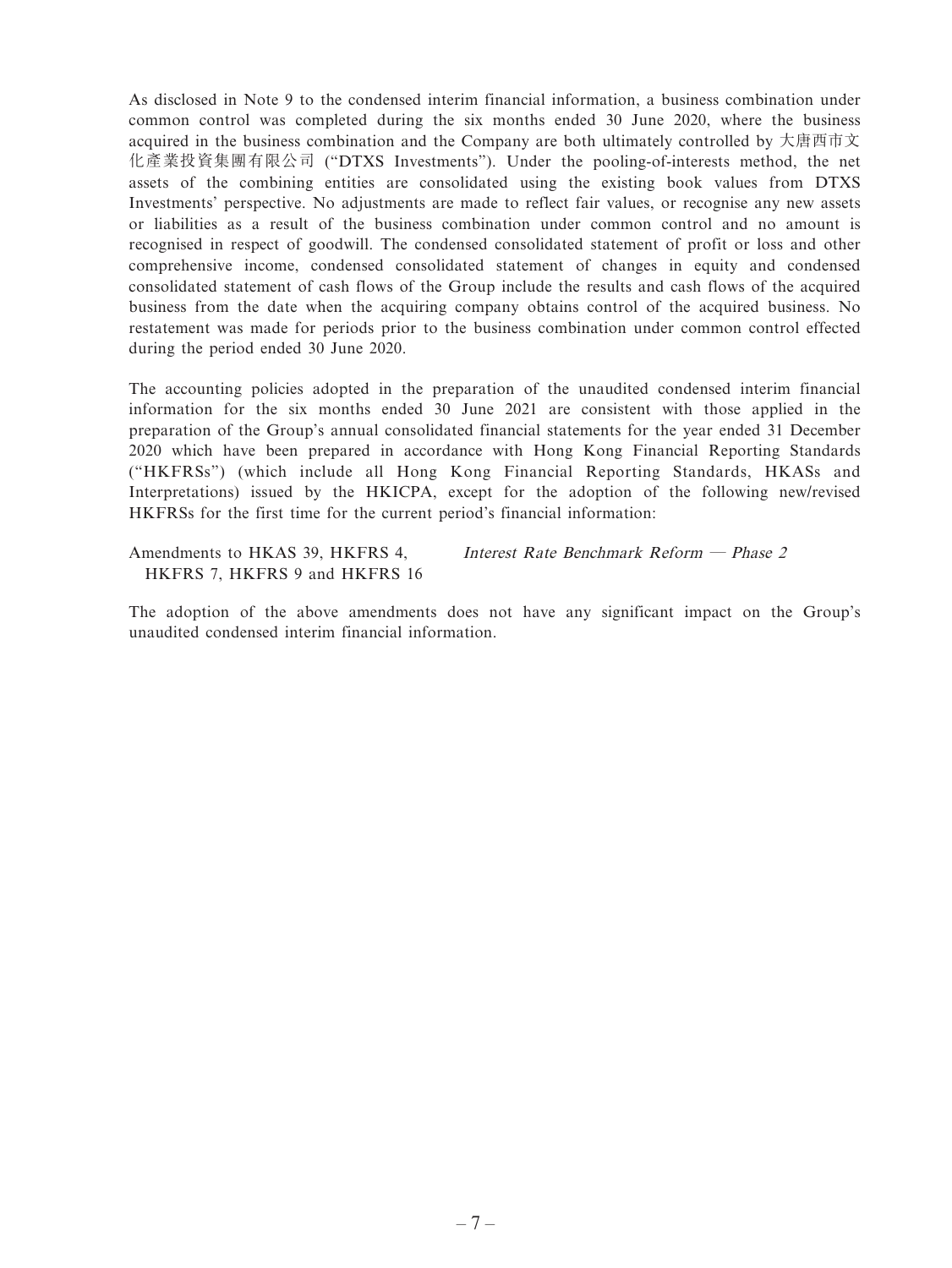#### **3. OPERATING SEGMENT INFORMATION**

The Group manages its businesses by division. Segment information is disclosed in a manner consistent with the way in which information is reported internally to the Group's Chief Operating Decision Maker ("CODM"), being the executive directors of the Company, for the purposes of performance assessment and resources allocation.

Since the year ended 31 December 2020, as a result of the restructure of internal operation flow and financial information reporting, the Group has determined that the production and sales of wines shall be combined with the trading of merchandises as one operating segment and, therefore there are three reportable operating segments which are set out below. The comparative figures have been restated accordingly.

| • Arts and Cultural Division    |                          | mainly represents auction business and sale of antiques, art<br>financing business and Art Central Business District<br>business                                               |
|---------------------------------|--------------------------|--------------------------------------------------------------------------------------------------------------------------------------------------------------------------------|
| • Winery and Trading Division   |                          | mainly represents operation of vineyard, production and<br>sale of wines, trading of merchandises (including electronic<br>devices, cosmetics and other consumer products) and |
| • Property Development Division | $\overline{\phantom{m}}$ | related business<br>mainly represents the property investment and property<br>development business (acquired during the six months<br>ended $30$ June $2020$ )                 |

Intersegment sales and transfers are transacted with reference to the selling prices used for sales made to third parties at the then prevailing market prices.

#### **(a) Segment results**

During the six months ended 30 June 2021, for performance assessment and resource allocation, the CODM focused on segment revenue and results attributable to each segment, which is measured by reference to respective segments' results before tax. No analysis of the Group's assets and liabilities is regularly provided to the CODM for review.

The accounting policies of the operating segments are the same as the Group's accounting policies. Segment results represent the profit/loss of each segment without allocation of central administration costs, directors' remuneration, and certain finance costs.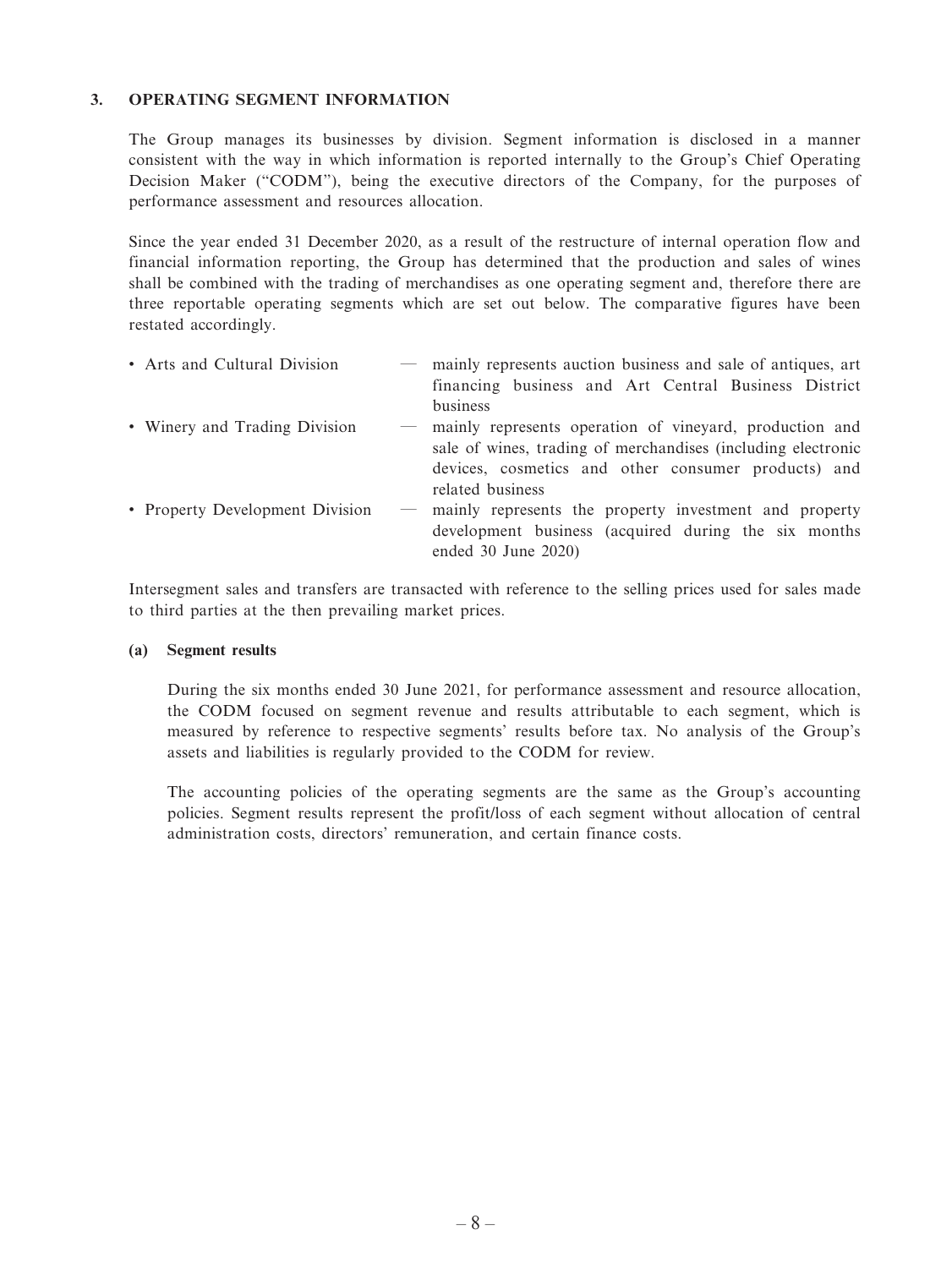#### **Continuing operations**

#### **For the six months ended 30 June 2021**

|                                                        | Arts and<br>Cultural<br><b>Division</b><br><b>HK\$'000</b><br>(Unaudited) | Winery and<br>Trading<br><b>Division</b><br><b>HK\$'000</b><br>(Unaudited) | <b>Property</b><br>Development<br><b>Division</b><br><b>HK\$'000</b><br>(Unaudited) | <b>Eliminations</b><br><b>HKS'000</b><br>(Unaudited) | <b>Consolidated</b><br><b>HK\$'000</b><br>(Unaudited) |
|--------------------------------------------------------|---------------------------------------------------------------------------|----------------------------------------------------------------------------|-------------------------------------------------------------------------------------|------------------------------------------------------|-------------------------------------------------------|
| Segment revenue                                        |                                                                           |                                                                            |                                                                                     |                                                      |                                                       |
| Revenue from external customers                        |                                                                           |                                                                            |                                                                                     |                                                      |                                                       |
| - Revenue from contracts with customers                |                                                                           |                                                                            |                                                                                     |                                                      |                                                       |
| under HKFRS 15                                         | 5,533                                                                     | 2,887                                                                      | 47,910                                                                              |                                                      | 56,330                                                |
| - Interest income from advances                        |                                                                           |                                                                            |                                                                                     |                                                      |                                                       |
| to consignors<br>- Gross rental income from investment | 20,864                                                                    |                                                                            |                                                                                     |                                                      | 20,864                                                |
| properties:                                            |                                                                           |                                                                            |                                                                                     |                                                      |                                                       |
| Operating lease                                        |                                                                           |                                                                            |                                                                                     |                                                      |                                                       |
| - with fixed lease payments                            | 1,353                                                                     |                                                                            |                                                                                     |                                                      | 1,353                                                 |
| Revenue from continuing operations                     | 27,750                                                                    | 2,887                                                                      | 47,910                                                                              |                                                      | 78,547                                                |
| Segment results*                                       | 14.994                                                                    | (8,802)                                                                    | 23,128                                                                              |                                                      | 29,320                                                |
| Reconciliation:                                        |                                                                           |                                                                            |                                                                                     |                                                      |                                                       |
| Unallocated other income                               |                                                                           |                                                                            |                                                                                     |                                                      | 854                                                   |
| Unallocated other gains and losses, net                |                                                                           |                                                                            |                                                                                     |                                                      | 2,149                                                 |
| Unallocated corporate and other expenses               |                                                                           |                                                                            |                                                                                     |                                                      | (12, 973)                                             |
| Profit before tax for the period from                  |                                                                           |                                                                            |                                                                                     |                                                      |                                                       |
| continuing operations                                  |                                                                           |                                                                            |                                                                                     |                                                      | 19,350                                                |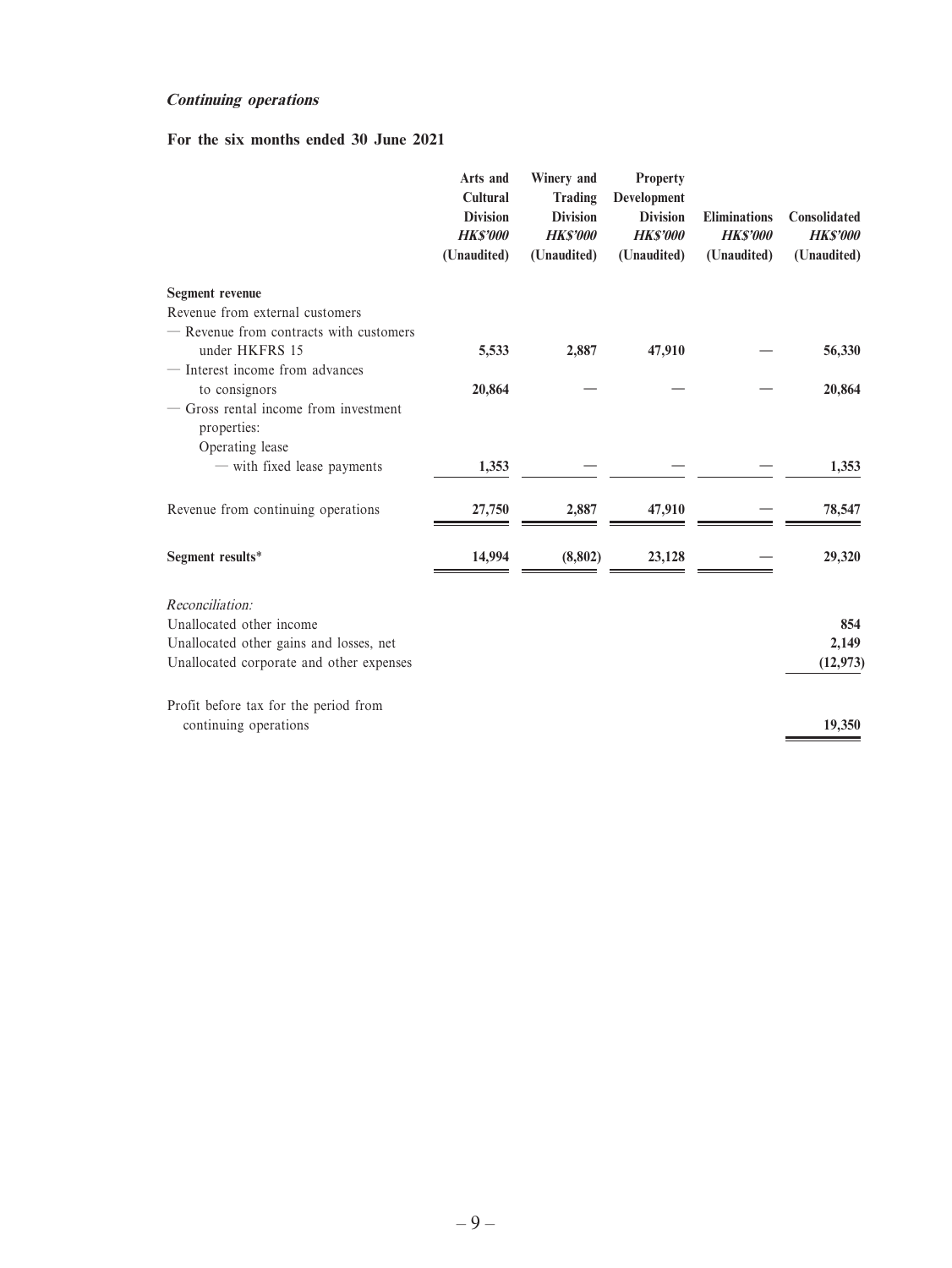For the six months ended 30 June 2020

|                                                      | Arts and<br>Cultural | Winery and<br>Trading | Property<br>Development |                 |                 |
|------------------------------------------------------|----------------------|-----------------------|-------------------------|-----------------|-----------------|
|                                                      | Division             | Division              | Division                | Eliminations    | Consolidated    |
|                                                      | <b>HK\$'000</b>      | <b>HK\$'000</b>       | <b>HK\$'000</b>         | <b>HK\$'000</b> | <b>HK\$'000</b> |
|                                                      | (Unaudited)          | (Unaudited)           | (Unaudited)             | (Unaudited)     | (Unaudited)     |
| <b>Segment</b> revenue                               |                      |                       |                         |                 |                 |
| Revenue from external customers                      |                      |                       |                         |                 |                 |
| - Revenue from contracts with customers              |                      |                       |                         |                 |                 |
| under HKFRS 15                                       | 13,475               | 102,347               |                         |                 | 115,822         |
| - Interest income from advances to                   |                      |                       |                         |                 |                 |
| consignors                                           | 30,028               |                       |                         |                 | 30,028          |
| - Gross rental income from investment<br>properties: |                      |                       |                         |                 |                 |
| Operating lease $-$ with fixed lease                 |                      |                       |                         |                 |                 |
| payments                                             | 1,245                |                       | 287                     |                 | 1,532           |
| - Intersegment sales                                 |                      | 10                    |                         | (10)            |                 |
| Revenue from continuing operations                   | 44,748               | 102,357               | 287                     | (10)            | 147,382         |
| Segment results*                                     | 28,263               | (844)                 | (2, 124)                |                 | 25,295          |
| Reconciliation:                                      |                      |                       |                         |                 |                 |
| Unallocated other income                             |                      |                       |                         |                 | 2,724           |
| Unallocated other gains and losses, net              |                      |                       |                         |                 | (469)           |
| Unallocated corporate and other expenses             |                      |                       |                         |                 | (17, 635)       |
| Profit before tax for the period from                |                      |                       |                         |                 |                 |
| continuing operations                                |                      |                       |                         |                 | 9,915           |

\* Segment results are before tax.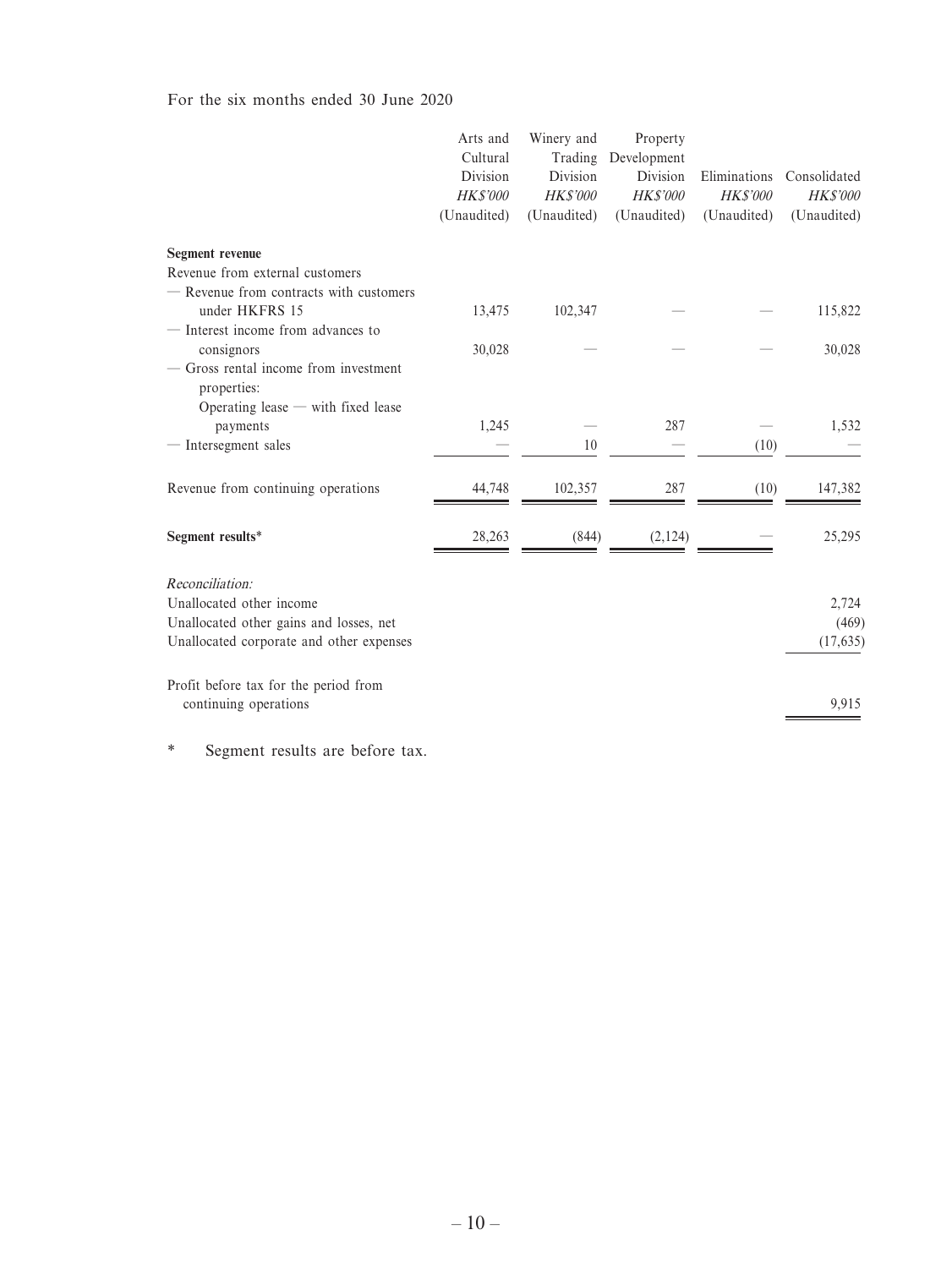#### **(b) Geographical information**

The Group's operations are located in Hong Kong, Mainland China and France. The following table sets out information about the geographical locations of (i) the Group's revenue from continuing operations from external customers for the six months ended 30 June 2021 and 2020; and (ii) the Group's property, plant and equipment, investment properties, intangible assets, goodwill and properties under development ("Specified Non-Current Assets") at 30 June 2021 and 31 December 2020. The geographical location of customers is based on the location at which services were provided and goods are delivered and title has passed. The geographical location of property, plant and equipment, investment properties and properties under development is based on the physical location of the assets and the geographical location of intangible assets and goodwill is based on the location of the respective business operations.

| <b>Revenue from</b> |                  |                    | <b>Specified</b><br><b>Non-Current Assets</b> |
|---------------------|------------------|--------------------|-----------------------------------------------|
|                     | Six months ended |                    | At                                            |
| 30 June             | 30 June          | 30 June            | 31 December                                   |
| 2021                | 2020             | 2021               | 2020                                          |
| <b>HKS'000</b>      | <i>HK\$'000</i>  | <b>HKS'000</b>     | <i>HK\$'000</i>                               |
| (Unaudited)         | (Unaudited)      | (Unaudited)        | (Audited)                                     |
| 16,808              | 137,670          | 2,245              | 5,130                                         |
| 61,339              | 9,582            | 369,591            | 370,755                                       |
| 400                 | 130              | 20,882             | 22,261                                        |
| 78,547              | 147,382          | 392,718            | 398,146                                       |
|                     |                  | external customers |                                               |

#### **4. REVENUE**

An analysis of revenue from continuing operations is as follows:

|                                                                                                   | Six months ended 30 June |                 |  |
|---------------------------------------------------------------------------------------------------|--------------------------|-----------------|--|
|                                                                                                   | 2021                     | 2020            |  |
|                                                                                                   | <b>HK\$'000</b>          | <i>HK\$'000</i> |  |
|                                                                                                   | (Unaudited)              | (Unaudited)     |  |
| Revenue from contracts with customers under HKFRS 15                                              |                          |                 |  |
| Sale of merchandises and wines                                                                    | 2,887                    | 102,347         |  |
| Sale of properties                                                                                | 47,910                   |                 |  |
| Auction and related services                                                                      | 5,533                    | 13,475          |  |
|                                                                                                   | 56,330                   | 115,822         |  |
| Revenue from other sources<br>Interest income from advances to consignors                         | 20,864                   | 30,028          |  |
| Gross rental income from investment properties:<br>Operating leases $-$ with fixed lease payments | 1,353                    | 1,532           |  |
|                                                                                                   | 22,217                   | 31,560          |  |
| Total revenue                                                                                     | 78,547                   | 147,382         |  |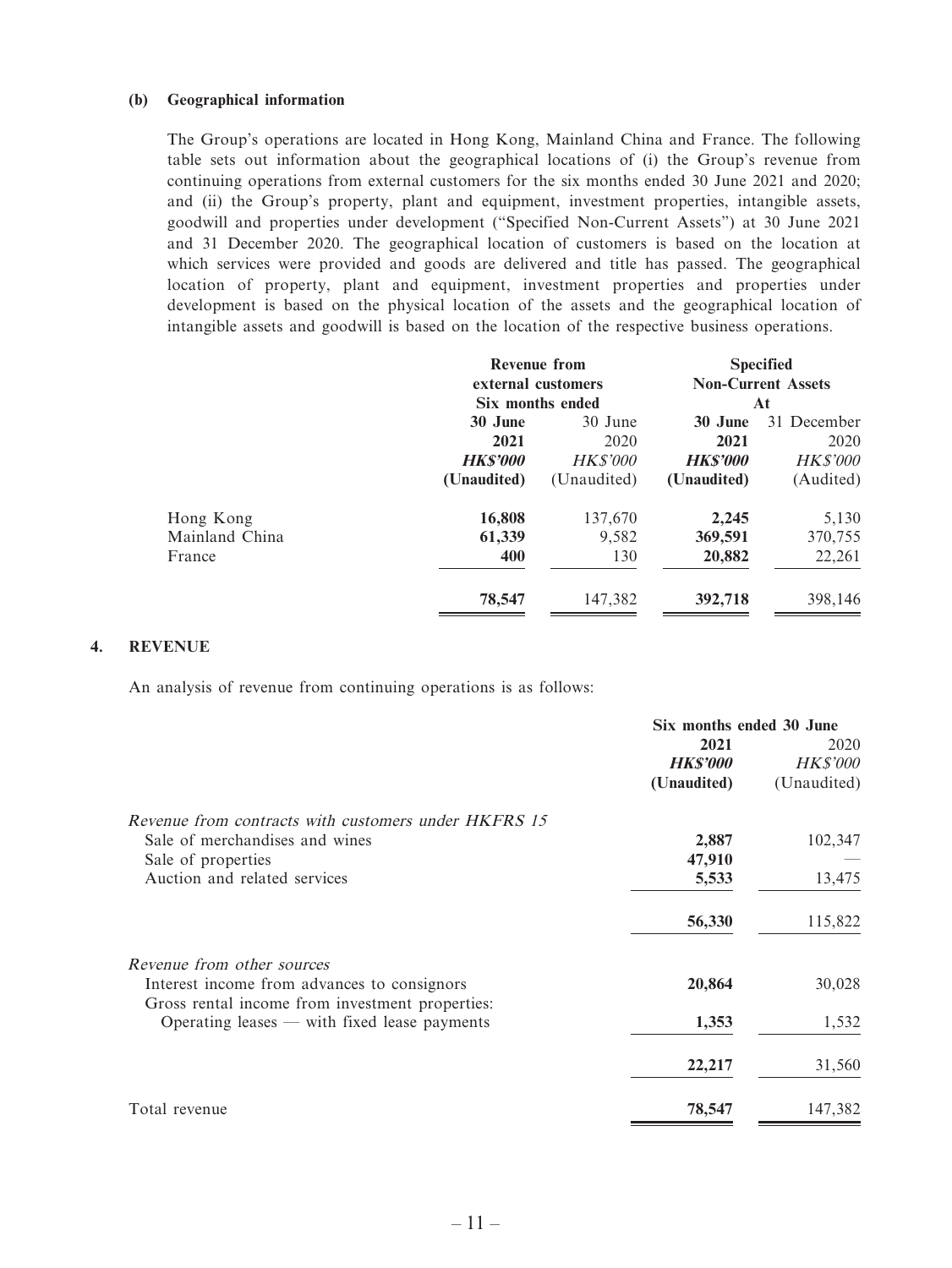#### **5. OTHER INCOME**

An analysis of other income from continuing operations is as follows:

|                                                             | Six months ended 30 June |                 |  |
|-------------------------------------------------------------|--------------------------|-----------------|--|
|                                                             | 2021                     | 2020            |  |
|                                                             | <b>HK\$'000</b>          | <b>HK\$'000</b> |  |
|                                                             | (Unaudited)              | (Unaudited)     |  |
| Bank interest income                                        | 46                       | 1,210           |  |
| Gross rental income from completed properties held for sale | 2,809                    |                 |  |
| Interest income from loans receivable                       | 5,028                    | 3,330           |  |
| Sundry income                                               | 93                       | 1,689           |  |
|                                                             | 7,976                    | 6.229           |  |

#### **6. FINANCE COSTS**

An analysis of finance costs from continuing operations is as follows:

|                                                   | Six months ended 30 June |                 |  |
|---------------------------------------------------|--------------------------|-----------------|--|
|                                                   | 2021                     | 2020            |  |
|                                                   | <b>HK\$'000</b>          | <b>HK\$'000</b> |  |
|                                                   | (Unaudited)              | (Unaudited)     |  |
| Interest on interest-bearing borrowings           | 24,803                   | 12,967          |  |
| Interest on lease liabilities                     | 97                       | 242             |  |
| Total borrowing costs                             | 24,900                   | 13,209          |  |
| Less: Borrowing costs capitalised into properties |                          |                 |  |
| under development                                 | (24, 693)                | (12, 498)       |  |
|                                                   | 207                      | 711             |  |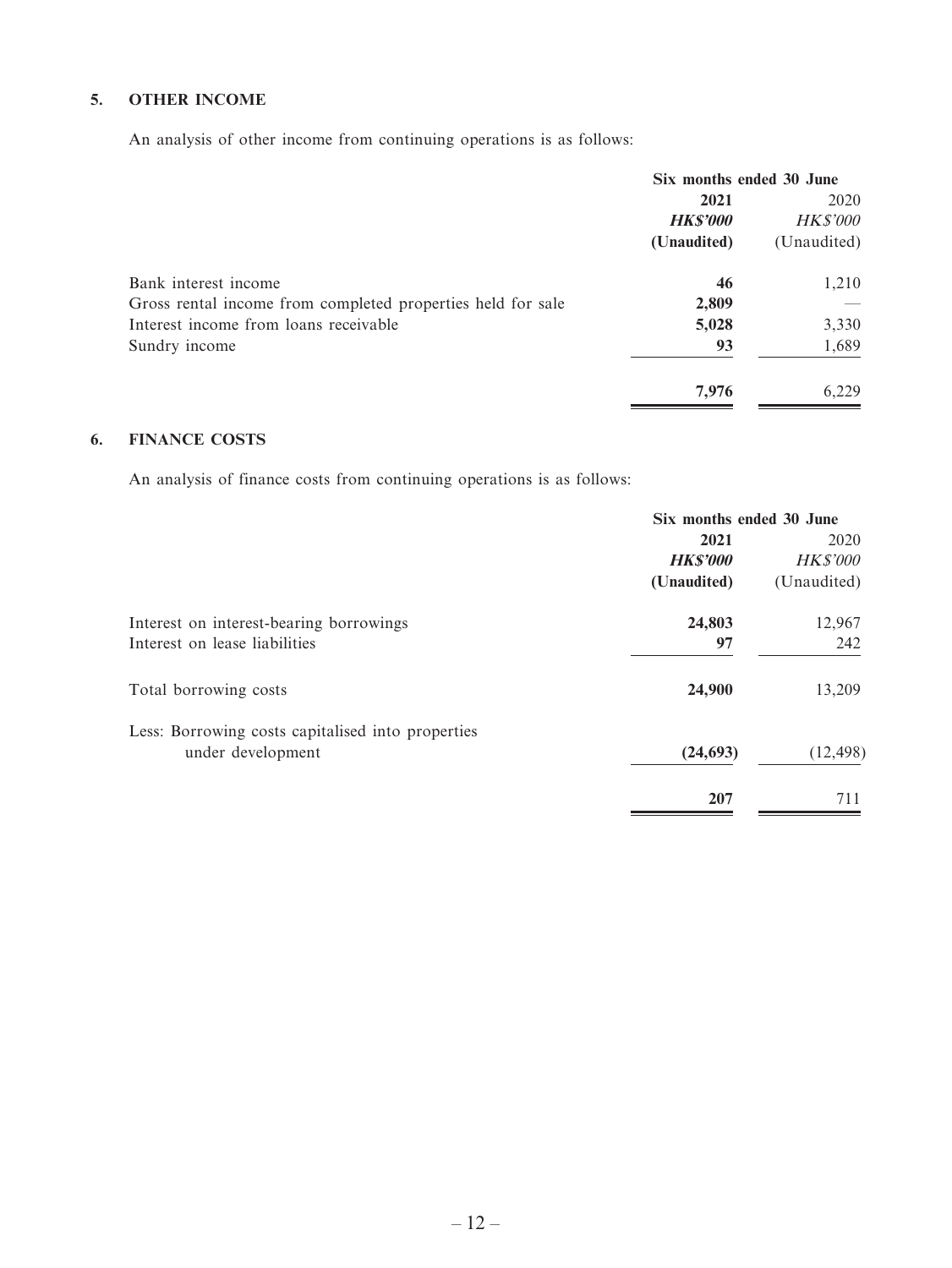### **7. PROFIT BEFORE TAX**

Profit before tax from continuing operations has been carried at after charging (crediting):

|     |                                                                                                     | Six months ended 30 June |                 |
|-----|-----------------------------------------------------------------------------------------------------|--------------------------|-----------------|
|     |                                                                                                     | 2021                     | 2020            |
|     |                                                                                                     | <b>HKS'000</b>           | <b>HK\$'000</b> |
|     |                                                                                                     | (Unaudited)              | (Unaudited)     |
| (a) | Staff costs (including the directors' remuneration)                                                 |                          |                 |
|     | Salaries, allowances and other benefits in kind                                                     | 19,030                   | 15,907          |
|     | Contributions to defined contribution retirement plans                                              | 1,149                    | 665             |
|     | Share-based payment expenses                                                                        | 3,141                    | 1,985           |
|     | Forfeiture of share options within the vesting period                                               | (2,962)                  |                 |
|     |                                                                                                     | 20,358                   | 18,557          |
| (b) | Depreciation and amortisation expenses                                                              |                          |                 |
|     | Depreciation of owned assets                                                                        | 1,650                    | 2,507           |
|     | Less: Amount included in inventory overheads                                                        | (487)                    | (530)           |
|     |                                                                                                     | 1,163                    | 1,977           |
|     | Depreciation of right-of-use assets                                                                 | 4,247                    | 5,432           |
|     | Amortisation of intangible assets                                                                   | 3,985                    | 3,714           |
|     |                                                                                                     | 9,395                    | 11,123          |
| (c) | Other items (included in other operating expenses and                                               |                          |                 |
|     | other gains and losses)                                                                             |                          |                 |
|     | Legal and professional fees                                                                         | 1,137                    | 1,850           |
|     | Secretarial and registration fees                                                                   | 419                      | 269             |
|     | Impairment loss on trade and other receivables<br>Lease payments not included in the measurement of | 7,127                    |                 |
|     | lease liabilities                                                                                   | 29                       | 98              |
|     |                                                                                                     |                          |                 |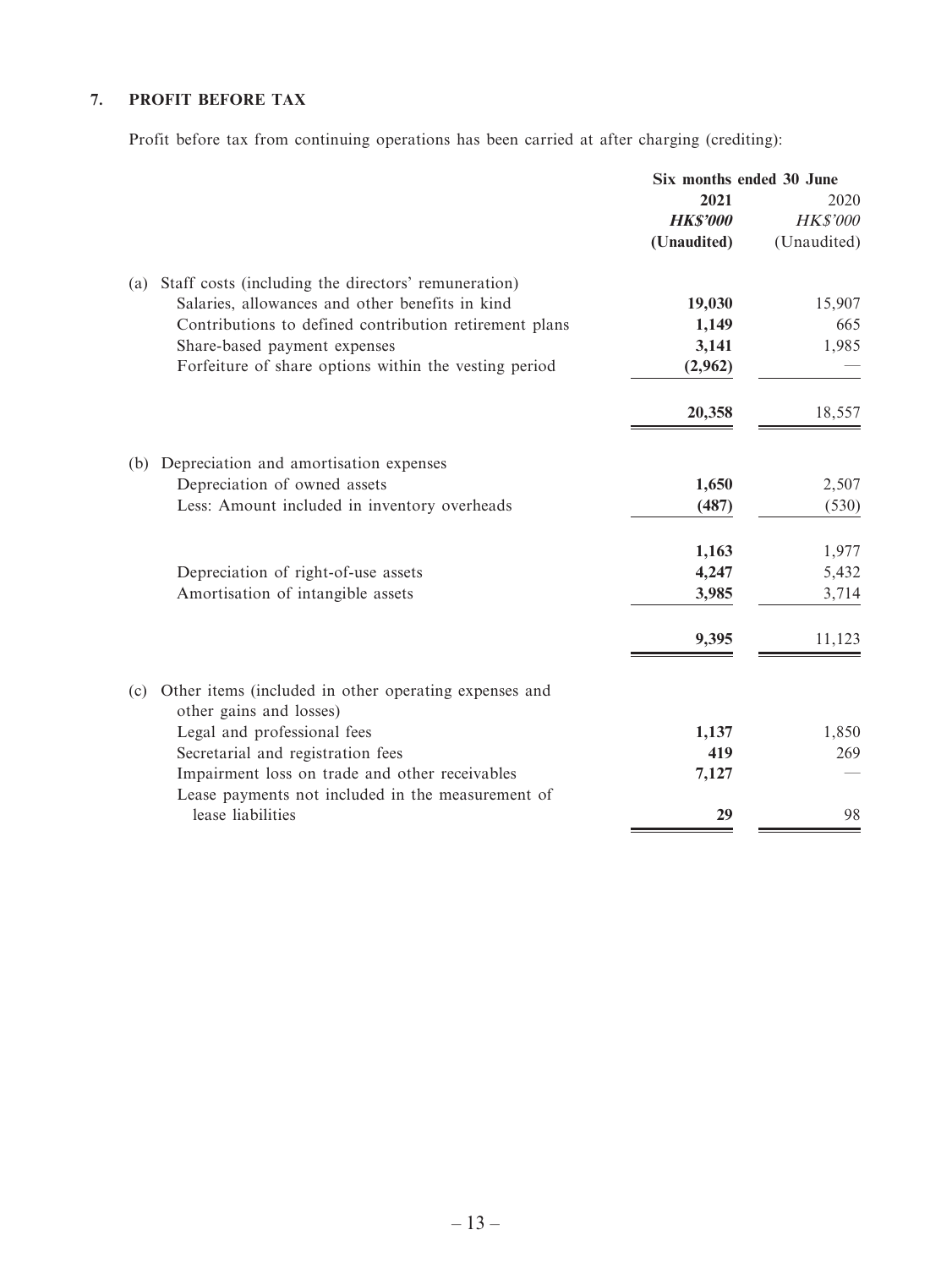#### **8. INCOME TAX**

Hong Kong Profits Tax has been provided at the rate of 16.5% (2020: 16.5%) on the estimated assessable profits arising in Hong Kong during the six months ended 30 June 2021, except for one subsidiary of the Group which is a qualifying entity under the two-tiered profits tax rates regime effective from the year of assessment 2018/2019. The first HK\$2,000,000 (2020: HK\$2,000,000) of assessable profits of this subsidiary is taxed at 8.25% and the remaining assessable profits are taxed at 16.5%.

The Group's entities established in the People's Republic of China (the "PRC") are subject to Enterprise Income Tax ("EIT") of the PRC at a statutory rate of 25% (2020: 25%) for the six months ended 30 June 2021.

The PRC Land Appreciation Tax ("LAT") was provided in accordance with the requirements set forth in the relevant PRC laws and regulations. LAT has been provided at ranges of progressive rates of the appreciation value, with certain allowable deductions.

Taxes on profits assessable elsewhere have been calculated at the rates of tax prevailing in the countries in which the Group operates.

|                                       | Six months ended 30 June |                 |
|---------------------------------------|--------------------------|-----------------|
|                                       | 2021                     | 2020            |
|                                       | <b>HK\$'000</b>          | <b>HK\$'000</b> |
|                                       | (Unaudited)              | (Unaudited)     |
| Current tax                           |                          |                 |
| Hong Kong Profits Tax                 |                          |                 |
| Current period                        |                          | 2,222           |
| Overprovision in prior periods        |                          | (2, 558)        |
|                                       |                          | (336)           |
| PRC EIT                               | 920                      | 944             |
| PRC LAT                               | 9,000                    |                 |
|                                       | 9,920                    | 608             |
| Deferred tax                          | 2,620                    | (2,228)         |
| Tax expenses (credits) for the period | 12,540                   | (1,620)         |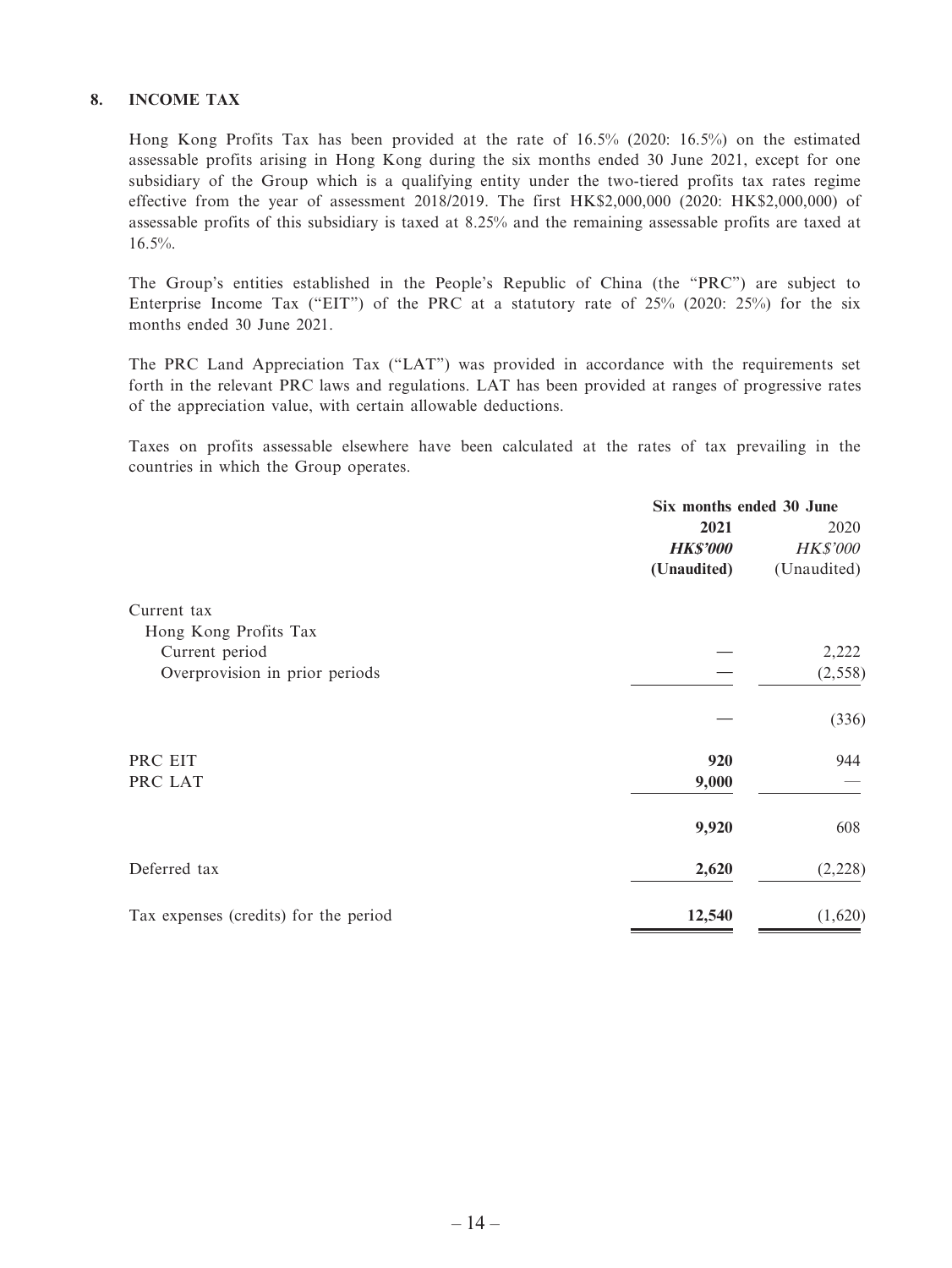#### **9. BUSINESS COMBINATION UNDER COMMON CONTROL**

On 12 March 2020, the Group acquired 100% equity interest in HK DTXS Enterprise Holdings (BVI) Limited and its subsidiaries (collectively referred to as "DTXS Enterprise Group") at a cash consideration of approximately HK\$212,000,000 from Da Tang Xi Shi International Group Limited, a direct wholly-owned subsidiary of DTXS Investments since the Group planned to strengthen its exposure in the cultural-related real estate investment and development in the strategically important regions in the PRC. As the Group and DTXS Enterprise Group are under the common control of DTXS Investments before and after the acquisition, the business combination has been accounted for as a business combination under common control.

The Group elects to account for the common control combination using the pooling-of-interest method and the results of DTXS Enterprise Group are consolidated by the Group from the date of acquisition, being the date on which the Group obtains control, and continue to be consolidated until the date that such control ceases.

The difference between the cash consideration and the carrying amount of the net assets of DTXS Enterprise Group, excluding non-controlling interests, at the completion date is recognised in merger reserve amounting to approximately HK\$179,433,000.

Details of the carrying accounts of the assets and liabilities of DTXS Enterprise Group at the date of acquisition are as follows:

|                                     | At              |
|-------------------------------------|-----------------|
|                                     | 12 March        |
|                                     | 2020            |
|                                     | <b>HK\$'000</b> |
| Property, plant and equipment       | 1,753           |
| Deferred tax assets                 | 14,759          |
| Properties under development        | 866,022         |
| Completed properties held for sale  | 175,310         |
| Trade and other receivables         | 32,060          |
| Loans receivable                    | 72,743          |
| Restricted bank deposits            | 2,422           |
| Cash and cash equivalents           | 3,632           |
| Trade and other payables            | (330, 560)      |
| Interest-bearing borrowings         | (667, 714)      |
| Tax liabilities                     | (65, 852)       |
| Net assets of DTXS Enterprise Group | 104,575         |
| Non-controlling interests           | (72, 052)       |
|                                     | 32,523          |
| Merger reserve recognised           | 179,433         |
|                                     | 211,956         |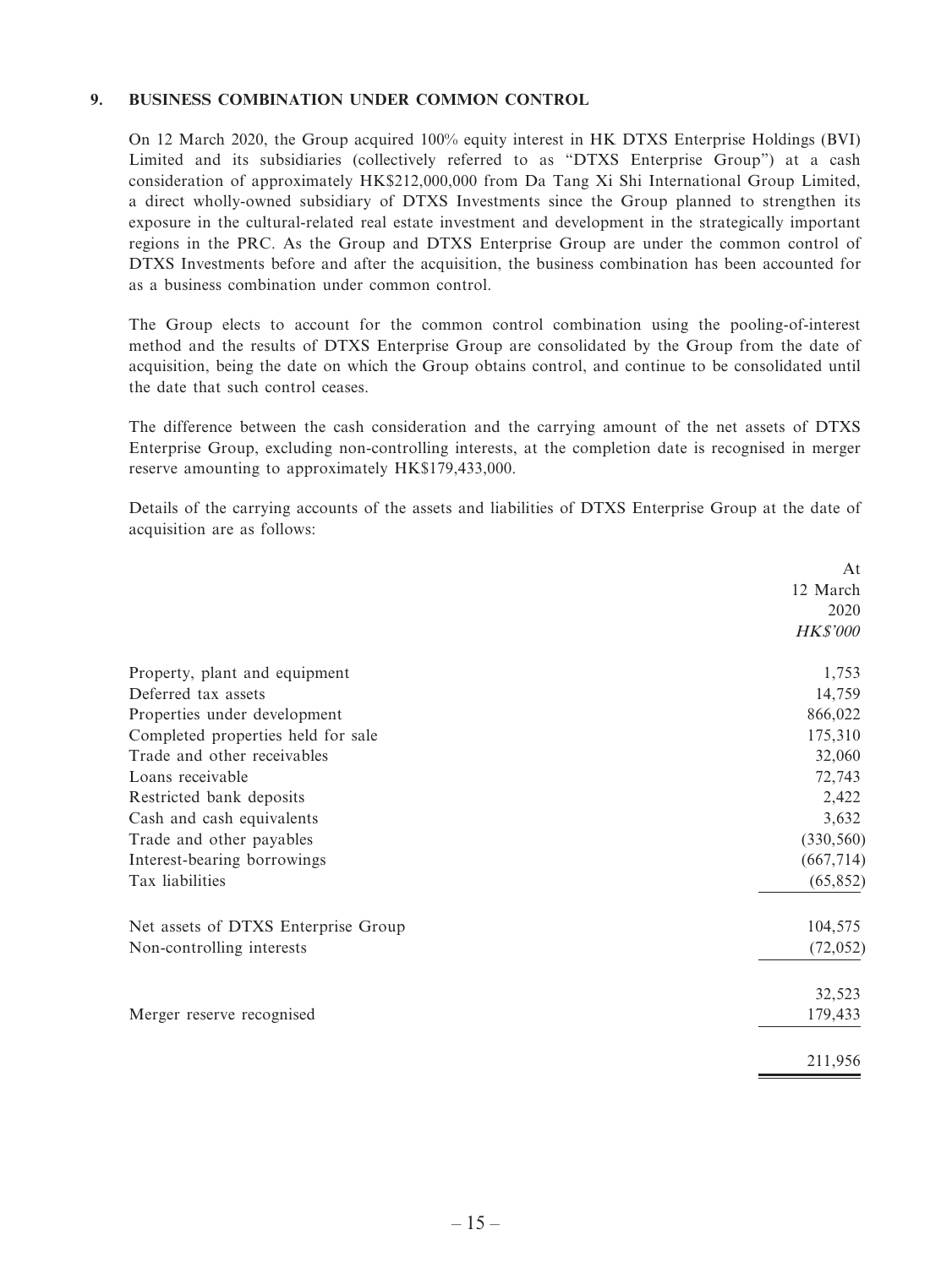#### **10. DISCONTINUED OPERATION AND DISPOSAL OF SUBSIDIARIES**

On 30 December 2019, the Group entered into a sale and purchase agreement to dispose of its entire equity interests in UDL Ventures Limited and its subsidiaries (collectively referred to as the "UDL Group") to an independent third party, Harbour Front Limited, at a consideration of approximately HK\$16,756,000. The UDL Group carried out all of the Group's business of the Engineering Services Division.

The results of the UDL Group up till the completion date of the disposal are accounted for as discontinued operation in the Group's unaudited condensed consolidated statement of profit or loss and other comprehensive income. The disposal was completed on 3 February 2020.

The results of the UDL Group for the six months ended 30 June 2020 are presented below:

|                                                   | Six months      |
|---------------------------------------------------|-----------------|
|                                                   | ended           |
|                                                   | 30 June 2020    |
|                                                   | <b>HK\$'000</b> |
|                                                   | (Unaudited)     |
| Gain on disposal of UDL Group                     | 15,319          |
| Profit for the period from discontinued operation | 15,319          |

#### **11. DIVIDENDS**

The board of directors does not recommend the payment of an interim dividend for the six months ended 30 June 2021 (six months ended 30 June 2020: Nil).

#### **12. EARNINGS PER SHARE ATTRIBUTABLE TO EQUITY HOLDERS OF THE COMPANY**

The calculation of the basic earnings per share amounts is based on the profit for the period attributable to equity holders of the Company, and the weighted average number of ordinary shares of 667,525,230 (six months ended 30 June 2020: 667,475,582) in issue during the six months ended 30 June 2021.

For the six months ended 30 June 2021 and 2020, the calculation of the diluted earnings per share amounts attributable to discontinued operation and for the Group are based on the profit for the period attributable to equity holders of the Company for the discontinued operation and for the Group. The weighted average number of ordinary shares used in the calculation is the number of ordinary shares in issue during the period, as used in the basic earnings per share calculation, and the weighted average number of ordinary shares is assumed to have been issued at no consideration on the deemed exercise of all dilutive potential ordinary shares into ordinary shares.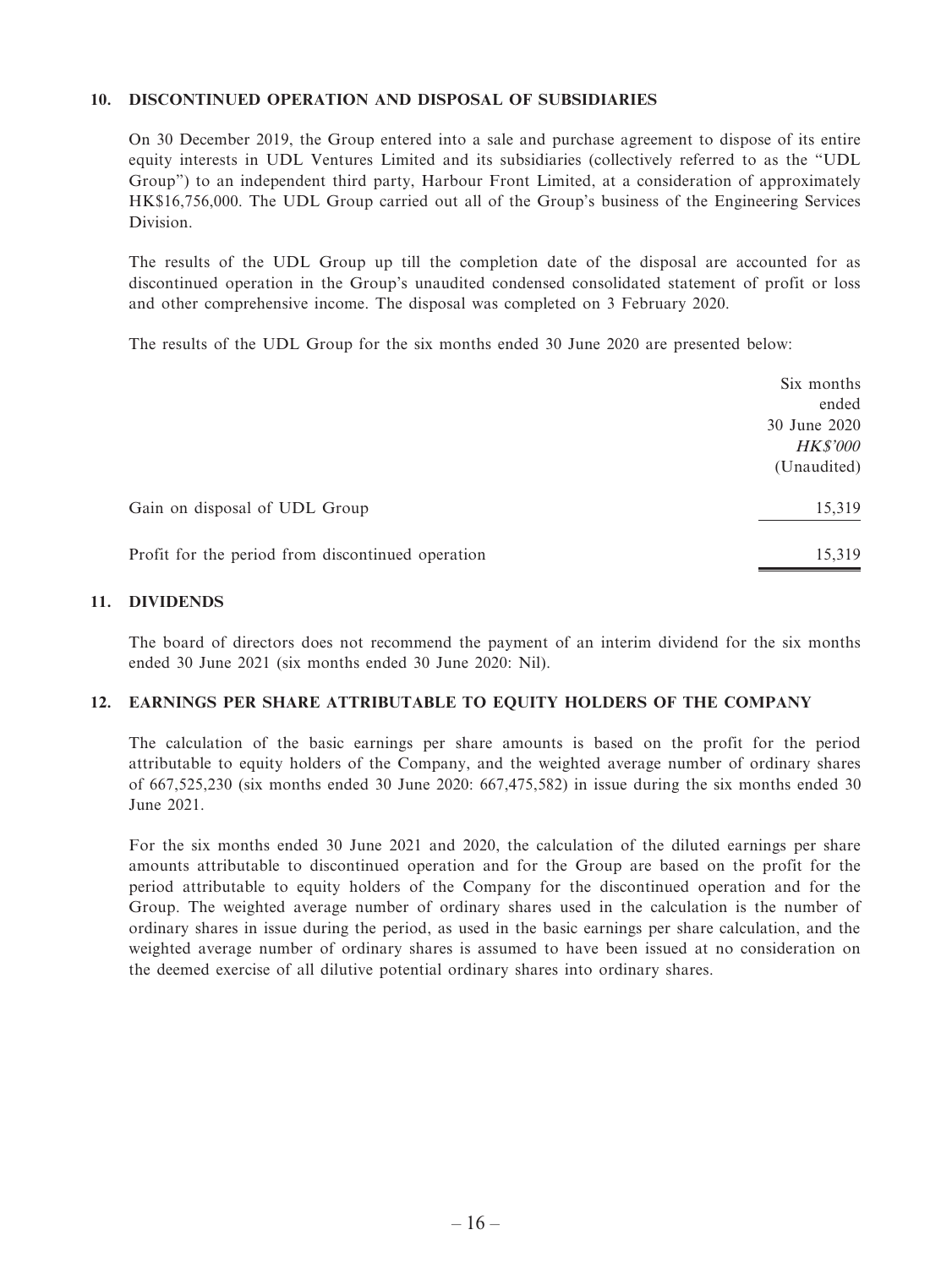The calculation of the basic and diluted earnings per share attributable to equity holders of the Company is based on:

|                                                                                                                               | Six months ended 30 June |                 |
|-------------------------------------------------------------------------------------------------------------------------------|--------------------------|-----------------|
|                                                                                                                               | 2021                     | 2020            |
|                                                                                                                               | <b>HKS'000</b>           | <b>HK\$'000</b> |
|                                                                                                                               | (Unaudited)              | (Unaudited)     |
| <b>Earnings</b>                                                                                                               |                          |                 |
| Profit for the period attributable to equity holders of the                                                                   |                          |                 |
| Company, used in the basic earnings per share calculation                                                                     |                          |                 |
| From continuing operations                                                                                                    | 3,702                    | 12,345          |
| From discontinued operation                                                                                                   |                          | 15,319          |
| Profit for the period attributable to equity holders                                                                          |                          |                 |
| of the Company                                                                                                                | 3,702                    | 27,664          |
|                                                                                                                               | Number of shares         |                 |
|                                                                                                                               | At 30 June               |                 |
|                                                                                                                               | 2021                     | 2020            |
| <b>Shares</b>                                                                                                                 |                          |                 |
| Weighted average number of ordinary shares in issue during the                                                                |                          |                 |
| period used in the basic earnings per share calculation<br>Effect of dilution $-$ weighted average number of ordinary shares: | 667,525,230              | 667, 475, 582   |
| Share options                                                                                                                 | 3,663,537                | 5,338,431       |
|                                                                                                                               |                          |                 |
| Weighted average number of ordinary shares in issue during the                                                                |                          |                 |
| period used in the diluted earnings per share calculation                                                                     | 671,188,767              | 672,814,013     |
|                                                                                                                               |                          |                 |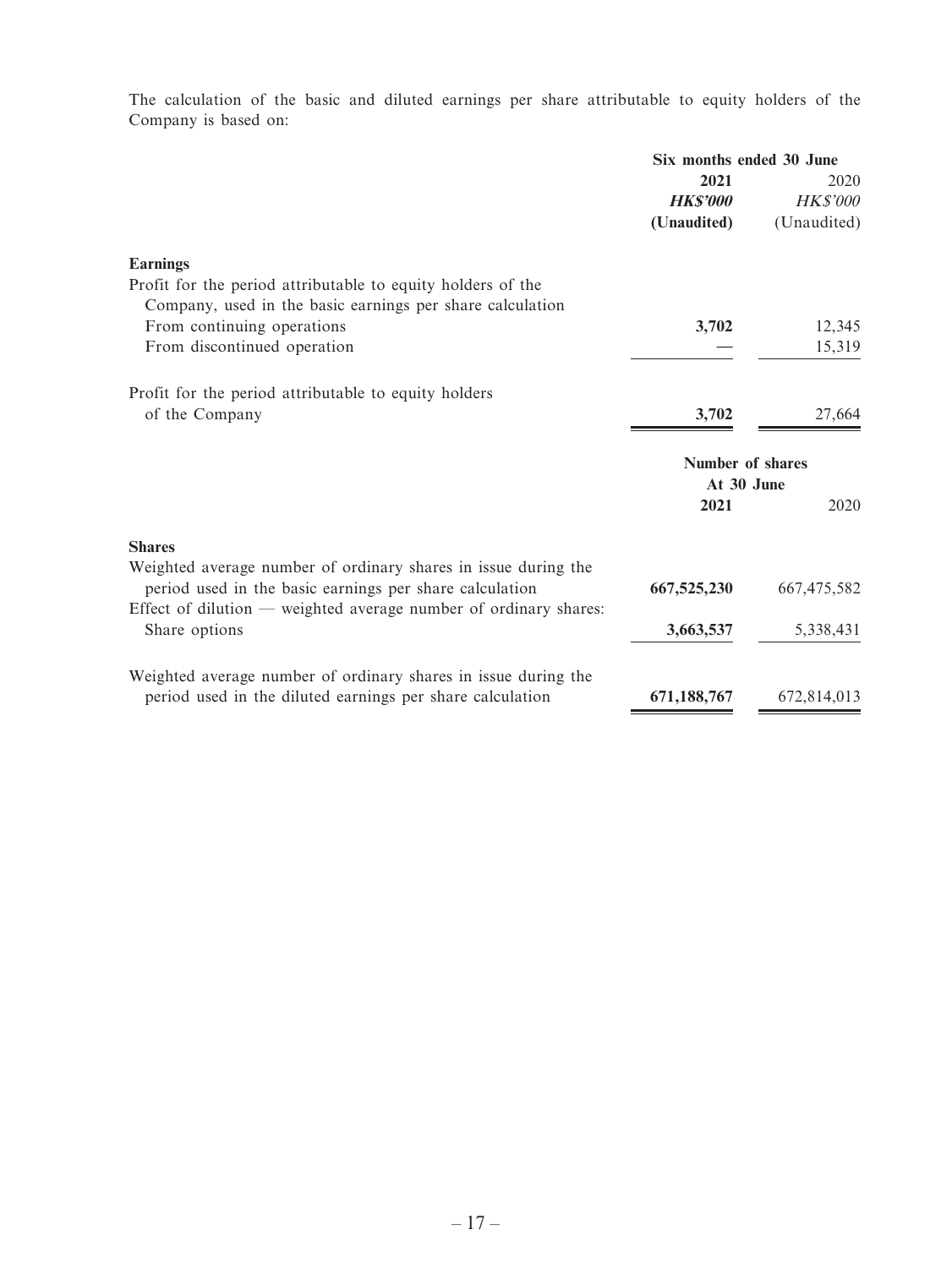#### **13. TRADE AND OTHER RECEIVABLES**

|                              | <b>Notes</b> | 30 June<br>2021<br><b>HK\$'000</b><br>(Unaudited) | 31 December<br>2020<br><b>HK\$'000</b><br>(Audited) |
|------------------------------|--------------|---------------------------------------------------|-----------------------------------------------------|
| Trade receivables            |              |                                                   |                                                     |
| - Receivables from customers |              | 29,965                                            | 28,325                                              |
| — Interest receivables       |              | 75,456                                            | 55,182                                              |
| Loss allowances              |              | (7, 972)                                          | (3,632)                                             |
|                              | 13(a)        | 97,449                                            | 79,875                                              |
| Other receivables            | 13(b)        | 957,069                                           | 540,367                                             |
| Loss allowances              |              | (2,991)                                           | (204)                                               |
|                              |              | 954,078                                           | 540,163                                             |
|                              |              | 1,051,527                                         | 620,038                                             |

(a) An ageing analysis of the trade receivables at the end of the reporting period, based on the invoice date and net of loss allowances, is as follows:

|                  | 30 June         | 31 December     |
|------------------|-----------------|-----------------|
|                  | 2021            | 2020            |
|                  | <b>HK\$'000</b> | <b>HK\$'000</b> |
|                  | (Unaudited)     | (Audited)       |
| Unbilled         | 11,590          | 6,214           |
| $0-30$ days      | 11,840          | 9,997           |
| $31-90$ days     | 2,170           | 12,574          |
| $91-180$ days    | 4,393           | 15,821          |
| $181 - 360$ days | 36,602          | 21,378          |
| Over 360 days    | 30,854          | 13,891          |
|                  | 97,449          | 79,875          |

(b) At 30 June 2021, advances to consignors for auction business amounted to approximately HK\$438,292,000 (31 December 2020: HK\$481,036,000). The balance is secured by pledged auction items (Chinese art collectibles and antiques) from consignors and bears interest at fixed interest rates ranging from 8% to 15% per annum (31 December 2020: 8% to 22%). These advances to consignors for art financing business are generally repayable within a period of 1 year from the draw-down date or 60 days after the pledged auction items are listed in auction.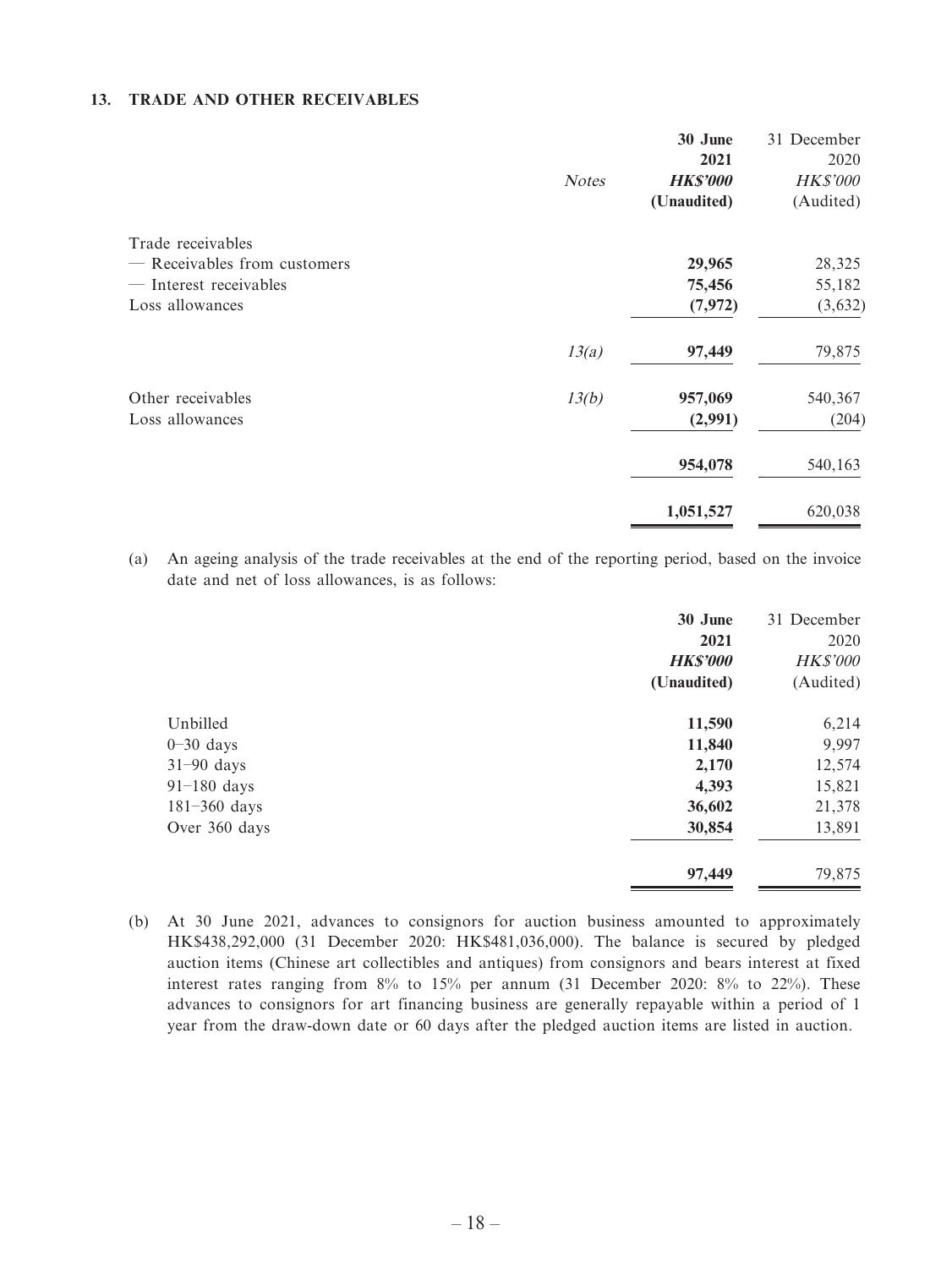#### **14. TRADE AND OTHER PAYABLES**

|                                                | 30 June         | 31 December |
|------------------------------------------------|-----------------|-------------|
|                                                | 2021            | 2020        |
|                                                | <b>HK\$'000</b> | HK\$'000    |
|                                                | (Unaudited)     | (Audited)   |
| Trade payables                                 | 138,243         | 167,532     |
| Accruals                                       | 10,247          | 8,981       |
| Lease liabilities                              | 3,514           | 6,966       |
| Other payables                                 | 252,087         | 228,077     |
|                                                | 404,091         | 411,556     |
| Analysed into                                  |                 |             |
| Current portion<br>$\overbrace{\hspace{15em}}$ | 403,778         | 410,636     |
| - Non-current portion                          | 313             | 920         |
|                                                | 404,091         | 411,556     |

An ageing analysis of the trade payables at the end of the reporting period, based on the invoice date, is as follows:

|                  | 30 June         | 31 December     |
|------------------|-----------------|-----------------|
|                  | 2021            | 2020            |
|                  | <b>HK\$'000</b> | <b>HK\$'000</b> |
|                  | (Unaudited)     | (Audited)       |
| $0-30$ days      | 16,601          | 12,268          |
| $31-90$ days     | 3,525           | 25,721          |
| $91-180$ days    | 8,731           | 47,666          |
| $181 - 360$ days | 65,649          | 10,500          |
| Over 360 days    | 43,737          | 71,377          |
|                  | 138,243         | 167,532         |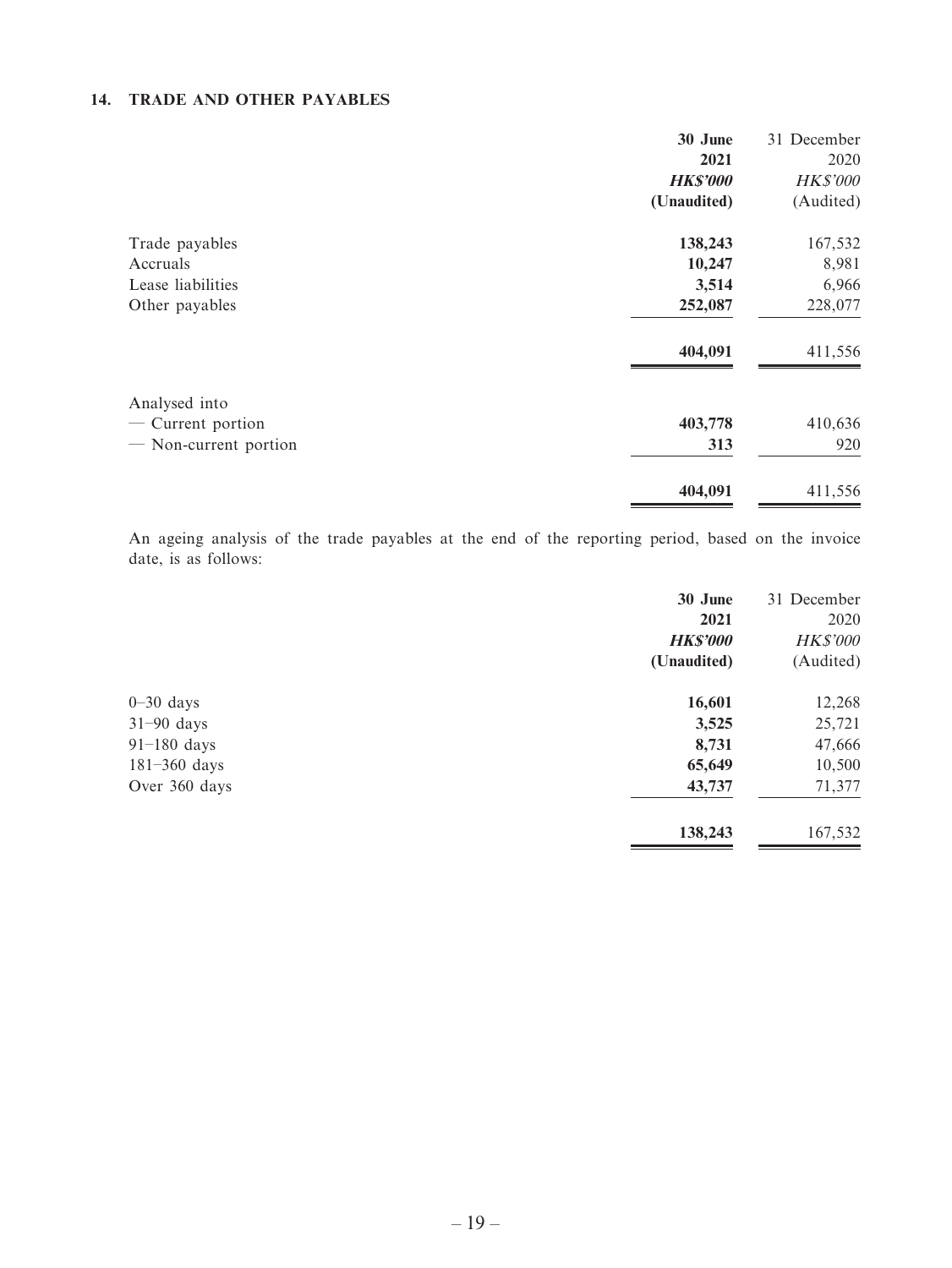# **MANAGEMENT DISCUSSION AND ANALYSIS**

# **FINANCIAL AND BUSINESS REVIEW, AND PROSPECT**

The Group recorded a revenue from continuing operations of approximately HK\$78.5 million (30 June 2020: HK\$147.4 million) for the six months ended 30 June 2021. Profit for the period reached approximately HK\$6.8 million (30 June 2020: HK\$26.9 million).

#### **Arts and Cultural Division**

This division, comprising the auction business and Art Central Business District business ("ACBD Business"), contributed a segment revenue of approximately HK\$27.8 million (30 June 2020: HK\$44.7 million) and a segment profit before tax of approximately HK\$15.0 million (30 June 2020: HK\$28.3 million) for the six months ended 30 June 2021.

#### **Auction Business**

Due to the outbreak of coronavirus disease 2019 ("COVID-19"), scheduled large scale auctions could not be held during the year of 2020 and were postponed to 2021. During the six months ended 30 June 2021, two large scale physical auctions were held in Beijing and Hainan respectively. The types of auction items are diversified, covering bronze mirrors, inscriptions on the stone tablets, paintings, and calligraphies, etc. Since the year of 2020, our operation model had been adjusted, we have also hosted online auction. Two online auctions were held in April 2021 covering bronze mirrors. The decreases in both segment revenue and segment profit before tax were mainly attributable to the decrease in commission income received in the six months ended 30 June 2021, while there was approximately HK\$13.5 million of commission income received for previous auctions held in the prior periods and recorded during the corresponding period in 2020.

### **ACBD Business**

The Company has established an ACBD center in Xi'an. The main business functions of the center is to provide a venue with integrated functions such as storage, exhibition, auction, promotion and trading of arts and collections. The center aims to create a strong network with other art and culture partners for hosting events and building relationship. Also, the center is expected to create a synergy effect with the operations of Silk Road International Culture Center.

### **Winery and Trading Division**

The Group had realigned the Winery division and e-Commerce division to Winery and Trading division to align with the Group's long-term business strategy. This division, comprising the winery business and trading business, contributed a segment revenue of approximately HK\$2.9 million (30 June 2020: HK\$102.4 million) and with a segment loss before tax of approximately HK\$8.8 million (30 June 2020: HK\$0.8 million) for the six months ended 30 June 2021.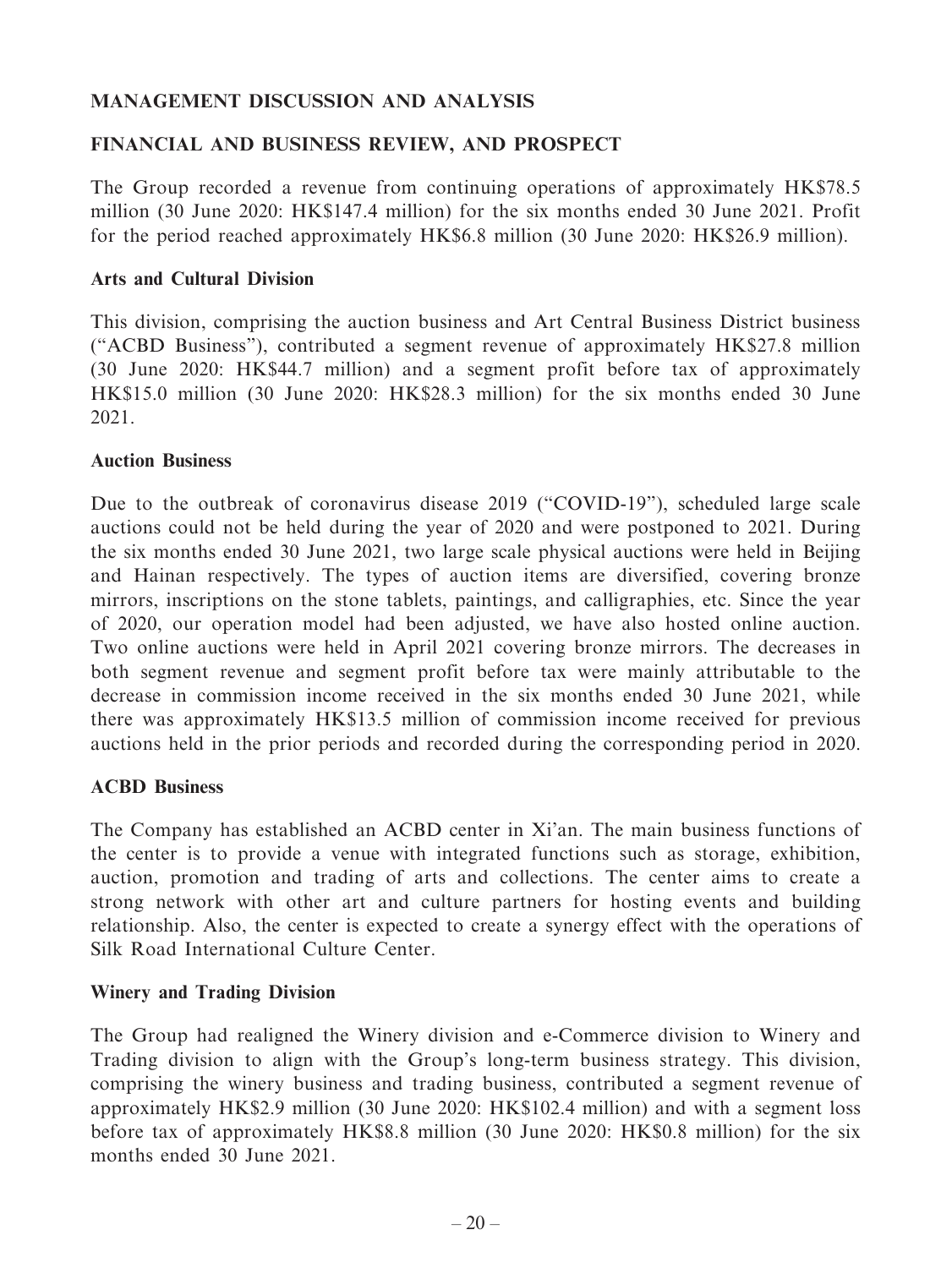Since an acquisition in 2017 of Chateau Puy Bardens located at Bordeaus in France, a world-famous area for the production of quality wine, the Group have continuously enhanced the quality of wine. It was encouraging that we received an outstanding 92 points from James Suckling's 2019 tasting report, gold medal and silver medal from Bruelles Global Competition 2021. Although sales plans of wines have been delayed amid the continuance of the COVID-19 pandemic, we proactively set up various distribution channels and organise wine promotion campaigns in Hong Kong, Mainland China and Europe to create earnings and brand awareness for the Chateau Puy Bardens. Due to the outbreak of COVID-19 pandemic, the management has decided to slow down the e-Commerce business, and now is strategically positioning the business operations of the trading division.

### **Property Development Division**

This division contributed a segment revenue of approximately HK\$47.9 million (30 June 2020: HK\$0.3 million) and a segment profit before tax of approximately HK\$23.1 million (30 June 2020: segment loss before tax of HK\$2.1 million) for the six months ended 30 June 2021.

The properties are located in Tang West Market, Lianhu District in Xi'an City, the People's Republic of China (the "PRC"). Based on the current business plan, the properties have been planned to develop into the Silk Road International Culture Center with comprehensive cultural artworks operations, cultural artwork financing and Silk Road international cultural entertainment complex. The Silk Road International Culture Center is designed with three major features, namely (i) the headquarter of Silk Road Chamber of International Commerce; (ii) Artwork Central Business District; and (iii) the European section of Silk Road Culture Street. Silk Road International Culture Center comprises three office buildings, a shopping mall and a five-star hotel. The three office buildings are estimated to have an aggregate gross floor area of approximately 260,000 sq.m. The pre-sale permits for the two blocks of office buildings were obtained in December 2019. The Group are currently in advanced stages of negotiation with potential purchasers (the "Potential Purchasers") in relation to the possible disposal of two blocks of office buildings and certain sections of the commercial area (the "Possible Disposals") respectively. The Possible Disposals are transactions of revenue in nature and in the ordinary and usual course of business of the Group. Each of the Potential Purchasers is independent of and not connected with the Company and connected persons of the Company. With the collaboration of the management expertise of the Group, the Group is confident to develop cultural artworks operations and cultural artwork financing businesses after the completion.

### **OUTLOOK**

Although the Group recorded a profit in the first half of 2021, the economic slowdown arisen from the continuous outbreak of COVID-19 as well as geo-political tensions may adversely affect the businesses and operations of the Group.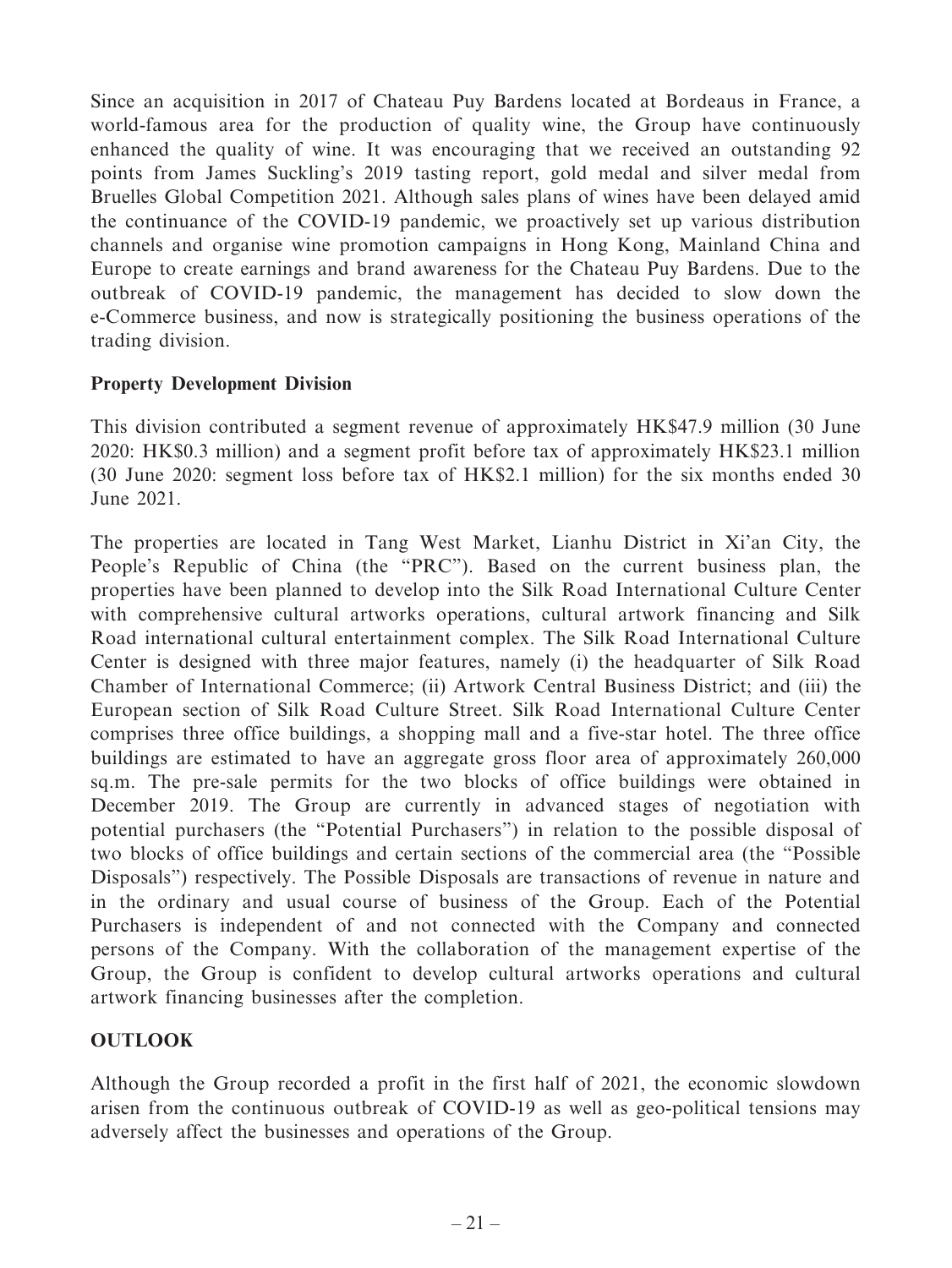The Group has been endeavouring to explore any means of cooperation, focusing on development in the cultural industry by leveraging on the business network and resources of the parent company, and to develop businesses in Hainan Island and Xi'an around the cultural industries and business relating to financing, including operations and auction of cultural artworks, participation in the international artwork trading platform, investment in cultural industrial parks and the development of experience in cultural tourism.

# **LIQUIDITY AND FINANCIAL RESOURCES**

During the period under review, the Group's operations and acquisition activities were mainly financed by funds raised through subscription of new shares of the Company in August 2019, drawdown of bank borrowings and internal resources.

As at 30 June 2021, the Group's total bank balances and cash amounted to approximately HK\$39.4 million, representing a decrease of approximately HK\$154.0 million as compared with the bank balances and cash of approximately HK\$193.4 million as at 31 December 2020. The decrease was mainly attributable to the additional financial resources deployed in the properties planned to develop into the Silk Road International Culture Center as previously mentioned during the period under review.

As at 30 June 2021, the Group had outstanding secured borrowings of approximately HK\$1,139.3 million (31 December 2020: HK\$711.8 million) and are repayable from one to three years (31 December 2020: within one year).

# **GEARING**

The Group monitors capital using a gearing ratio, which is net debt divided by the equity attributable to equity holders of the Company. Net debt includes total borrowings less cash and cash equivalents. The gearing ratio of the Group was approximately 93.8% as at 30 June 2021 (31 December 2020: 44.8%).

### **FOREIGN EXCHANGE EXPOSURE**

The Group's assets and liabilities are mainly denominated in Hong Kong Dollars and Renminbi, representing the functional currency of respective group companies. Income and expenses derived from the operations in the PRC are mainly denominated in Renminbi.

For the purposes of presenting consolidated financial statements, the assets and liabilities of the Group's foreign operations are translated into the presentation currency of the Group (i.e. Hong Kong Dollars) using exchange rates prevailing at 30 June 2021. Income and expense items are translated at the average exchange rates for the period ended 30 June 2021. Exchange gain arising from the translation of foreign operations of approximately HK\$6.4 million (31 December 2020: HK\$41.7 million) for the six months ended 30 June 2021 are recognised in other comprehensive income and accumulated in equity under the heading of "exchange differences on translation of foreign operations".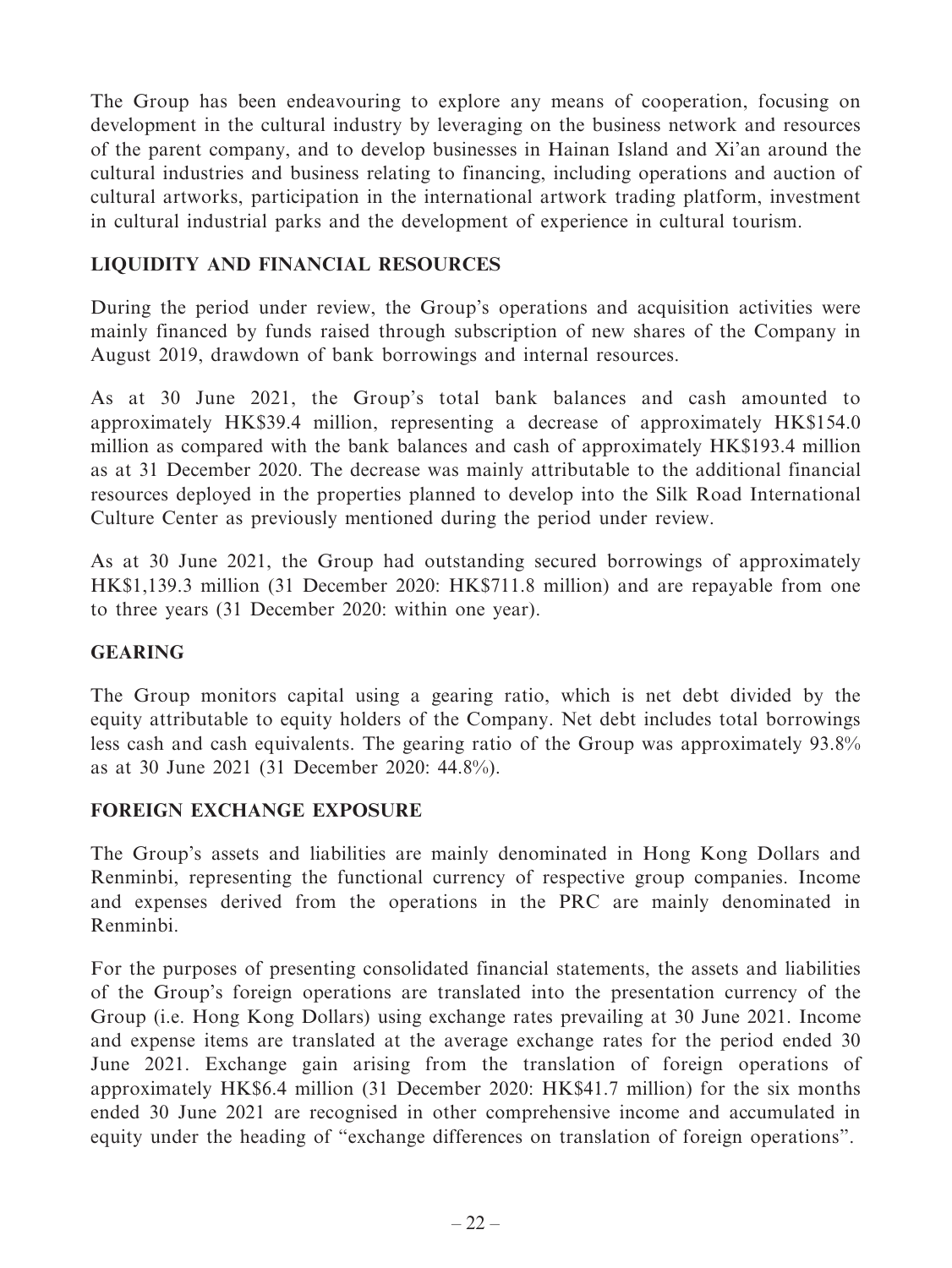On the disposal of a foreign operation involving loss of control over a subsidiary that includes a foreign operation, the exchange differences accumulated in equity in respect of that operation attributable to the owners of the Company are reclassified to profit or loss.

### **HUMAN RESOURCES**

As at 30 June 2021, other than outsourcing vendors but including contract workers, the Group has approximately 133 employees (31 December 2020: 125) in Hong Kong, the PRC and France. The Group encourages high productivity and remunerates its employees based on their qualification, work experiences, prevailing market prices and contribution to the Group. Incentives in the form of bonuses and share options may also be offered to eligible employees based on individual performance.

# **CONTINGENT LIABILITIES AND FINANCIAL GUARANTEES**

As at 30 June 2021, the Group had contingent liabilities in respect of (i) potential claims from property buyers in connection with certain non-compliance of approximately HK\$2.1 million (31 December 2020: HK\$3.1 million); and (ii) guarantees to banks in respect of loans provided by the banks to the customers from Property Development division and to a related party in the aggregate amount of approximately HK\$538.2 million (31 December 2020: HK\$538.0 million).

# **HEDGING, ACQUISITION AND DISPOSAL AND SIGNIFICANT INVESTMENTS**

On 18 February 2021, DTXS Fine Wine Holdings Limited ("DTXS Fine Wine"), an indirect wholly-owned subsidiary of the Company, completed a further acquisition of 30% equity interest of its non-wholly owned subsidiary, Wealthy Forest Limited ("Wealthy Forest"), at a consideration of approximately HK\$4.8 million. DTXS Fine Wine became the sole beneficial owner of the Wealthy Forest, which indirectly owned a vineyard located at Bordeaux in France. After the acquisition, the Group holds the entire equity interest of the vineyard business.

Save as disclosed above, the Group did not (i) employ any financial instruments for hedging purposes; (ii) undertake any material acquisitions or disposals of assets, business or subsidiaries; or (iii) make any significant investments during the period under review.

### **CAPITAL COMMITMENT**

At 30 June 2021, the Group has capital commitments amounted to approximately HK\$1,775.5 million (31 December 2020: HK\$1,343.6 million).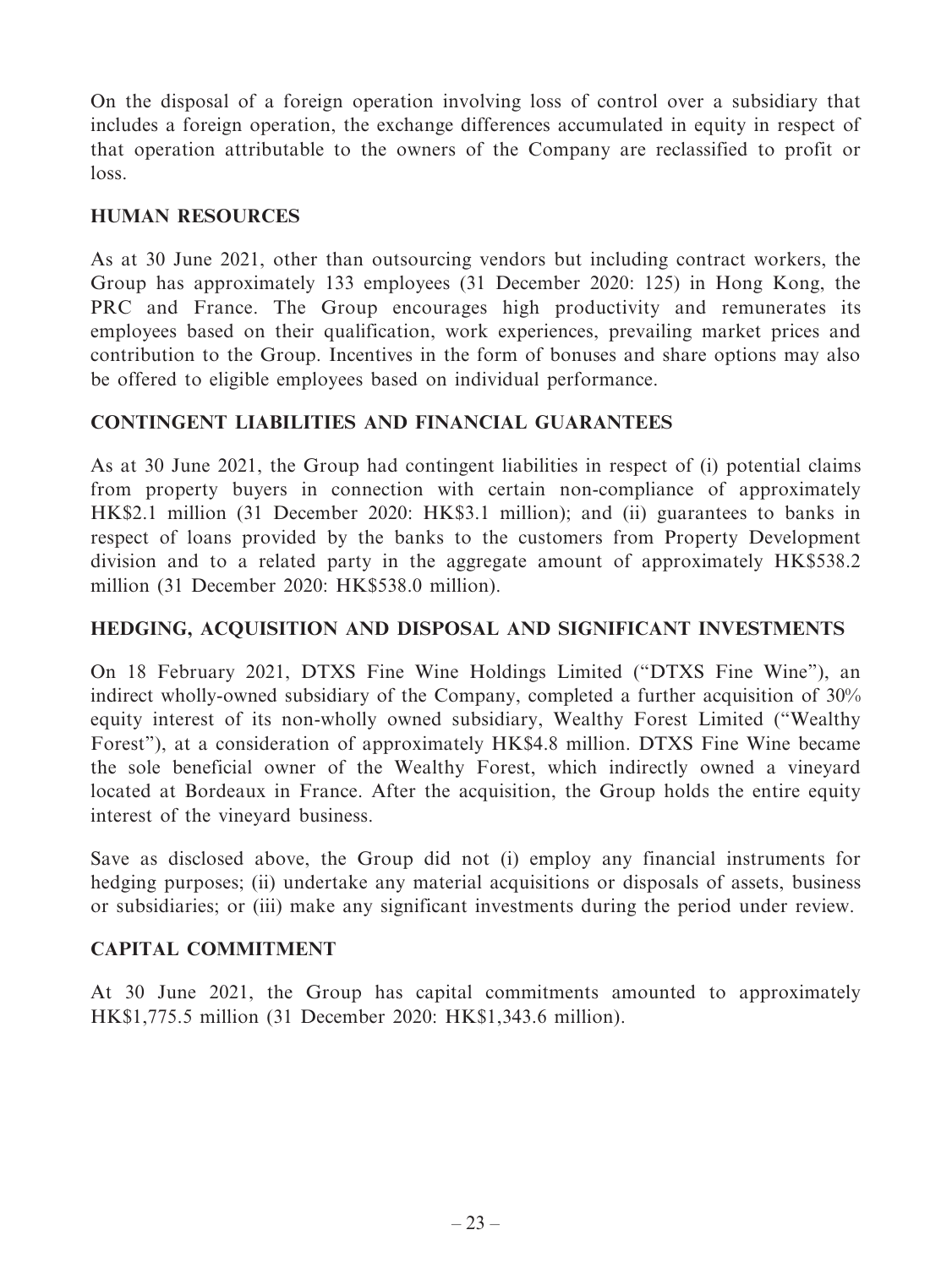# **INTERIM DIVIDEND**

The Board does not recommend payment of an interim dividend for the six months ended 30 June 2021 (30 June 2020: Nil).

### **PURCHASE, SALE OR REDEMPTION OF LISTED SECURITIES**

During the six months ended 30 June 2021, the Company and its subsidiaries had not purchased, sold or redeemed any of the listed securities of the Company.

## **REVIEW OF INTERIM RESULTS**

The Company's unaudited interim results for the six months ended 30 June 2021 have not been reviewed by external auditor, but have been reviewed by the audit committee of the Company.

### **CORPORATE GOVERNANCE**

The Board is committed to establish and maintain good corporate governance standards. The Board believes that maintaining good standard of corporate governance practices are essential in providing a framework for the Company to enhance corporate value and accountability to the shareholders of the Company.

During the six months ended 30 June 2021, the Company has applied the principles and complied with code provisions (the "Code") of the Corporate Governance Code (the "CG Code") as set out in Appendix 14 of the Rules Governing the Listing of Securities on the Stock Exchange of Hong Kong Limited ("Listing Rules").

### **MODEL CODE FOR SECURITIES TRANSACTIONS BY DIRECTORS**

The Company has adopted the Model Code as its own code of conduct regarding securities transactions by the directors and senior management of the Company. Having made specific enquiries to all the directors, who confirmed their compliance with the required standards as set out in the Model Code during the six months ended 30 June 2021.